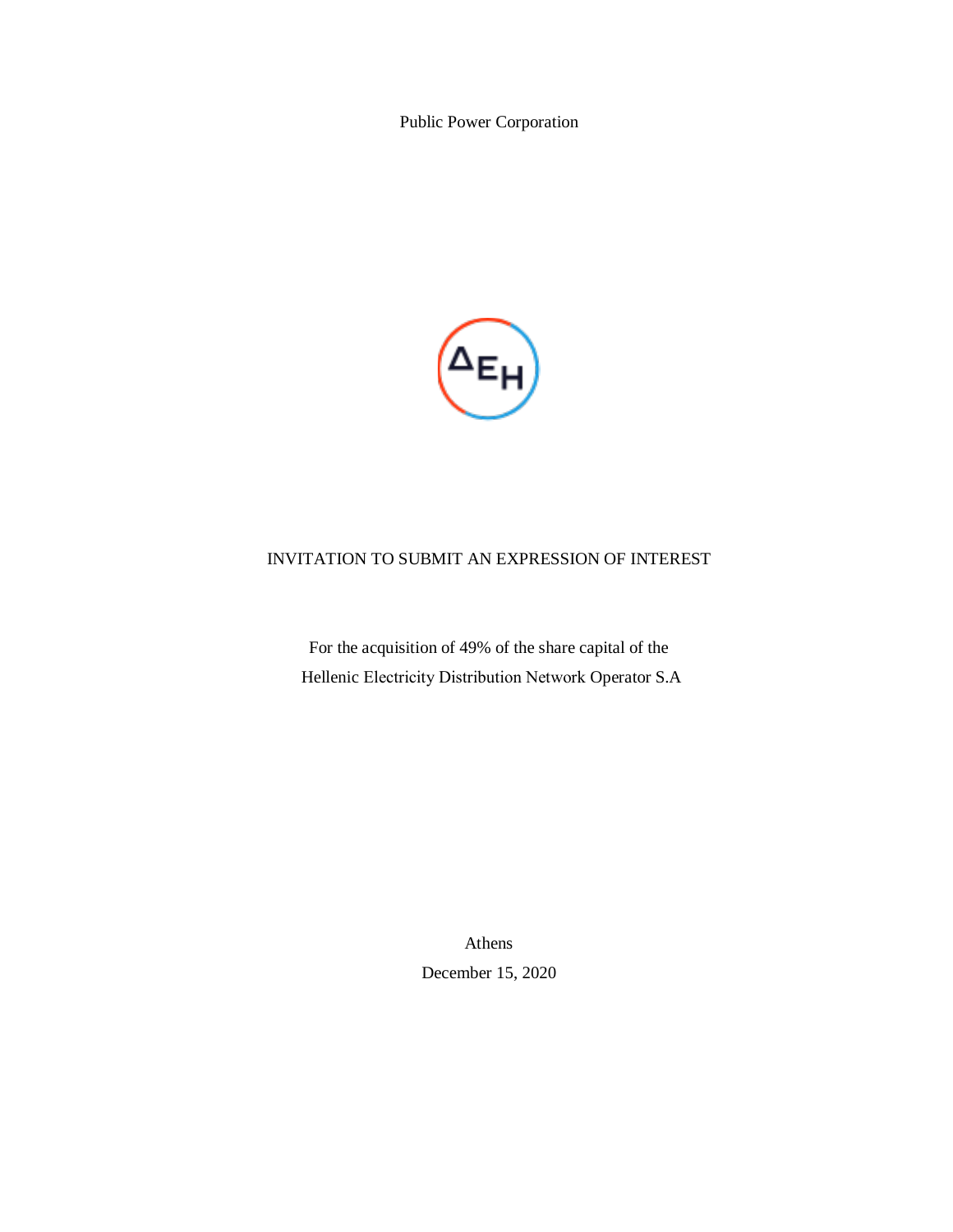# 1. Introduction

## **1.1. Hellenic Electricity Distribution Network Operator S.A.**

**1.1.1.** The Hellenic Electricity Distribution Network Operator S.A. ("**HEDNO**") is the operator of the Hellenic Electricity Distribution Network and is a 100% subsidiary of the Public Power Corporation S.A. ("**PPC**"). It is responsible for the network on the mainland and all Greek islands with network length of 240,000km, serving 7.6m customers. HEDNO is regulated by the Regulatory Authority for Energy ("RAE").

## **1.2. Public Power Corporation S.A.**

**1.2.1.** PPC is a Greek société anonyme operating as such as of January 1, 2001, and as of December 12, 2001 is listed on the Athens Stock Exchange. PPC's shares are owned by the Hellenic Corporation of Assets and Participations S.A. (*34.12%*), the Hellenic Republic Asset Development Fund (*17.00%*), the Electronic National Social Security Fund (e-EFKA) and TAYTEKO/TEAPAP-PPC (*3.93%*) and by Institutional Investors and the general public  $(44.95\%)^1$ .

## **1.3. Transaction**

- **1.3.1.** PPC, in its capacity as the sole shareholder of HEDNO is initiating the process for the sale of a 49% stake in the share capital of HEDNO (the "**Shares**") through the tender process to be run by PPC in respect of the sale of the Shares. Prior to the sale of the Shares, PPC intends to contribute to HEDNO the distribution network assets currently owned by PPC, as well as debt and other liabilities related to the distribution business.
- **1.3.2.** To this effect, PPC issues the present invitation to submit an expression of interest (the "**Invitation**") by virtue of which PPC invites the Interested Parties (as defined below) to submit an expression of interest for the acquisition of the Shares through an international competitive tender process ("**Tender Process**").
- **1.3.3.** The board of directors of PPC approved the Invitation by virtue of its decision dated December  $15<sup>th</sup>$ , 2020.
- <span id="page-1-0"></span>**1.3.4.** The following act as advisers to PPC with respect to the Tender Process and the Transaction (as defined below) ("**PPC Advisers**"):
	- Goldman Sachs International and Eurobank, acting as financial advisers;
	- Grant Thornton, acting as separation advisor;
	- Milbank, as international legal counsel; and
	- Karatzas & Partners, as Greek legal counsel.

 $\overline{a}$ 

 $<sup>1</sup>$  Source: PPC's website at 16.11.2020</sup>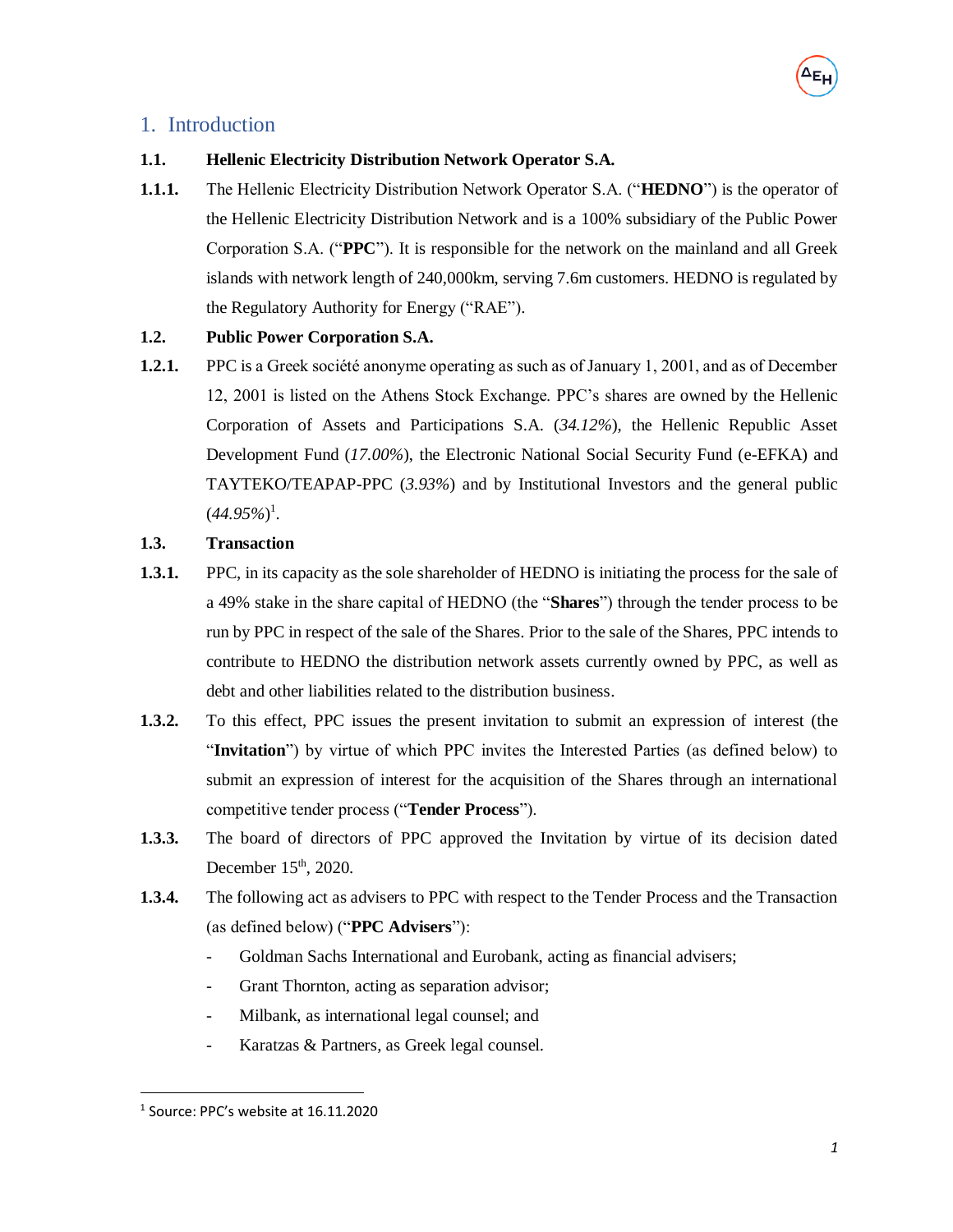

**1.3.5.** Following the completion of the Tender Process, the Seller will enter into a Transaction SPA and a Shareholders' Agreement with the Preferred Investor (all capitalized terms as defined below).

# 2. Definitions

**2.1.** The following words and expressions shall have the following meanings:

"**Affiliate**" means in relation to an Interested Party or a consortium member, any person which, directly or indirectly, controls, or is controlled by, or is under common Control with, the Interested Party or the consortium member;

"**Affiliate Supporter**" means the Affiliate on whose financial capacity the Interested Party may rely to demonstrate fulfillment of the Financial Requirements;

"**Binding Offer**" means the binding financial offer for the acquisition of the Shares;

"**Binding Offers Phase**" means the phase during which the Shortlisted Parties shall be invited to submit their binding offers for the Transaction;

"**Confidentiality Agreement**" means the agreement, which Shortlisted Parties shall be required to sign, substantially in the form that will be provided to them;

"**Control**" has the meaning given to it by EU Regulation 139/2004/EC;

"**Expression of Interest**" means the letter for expression of interest as per Section [5.1,](#page-11-0) accompanied by the documentation specified in Sections [5.2-](#page-13-0) [5.3;](#page-13-1)

"**Financial Requirements**" means the requirements set out in Section [4.4;](#page-9-0)

"**Greek IPTO**" means the Greek Independent Power Transmission Operator S.A. (in Greek "ΑΔΜΗΕ")

"HEDNO" means the Hellenic Electricity Distribution Network Operator S.A. (in Greek "ΔΕΔΔΗΕ");

"**Interested Parties**" means individuals, entities or consortia of legal entities interested to participate in the Tender Process;

"**Invitation**" means this invitation to submit an expression of interest for the acquisition of the Shares;

"**Legal Requirements**" means the requirements set out in Section [4.3;](#page-7-0)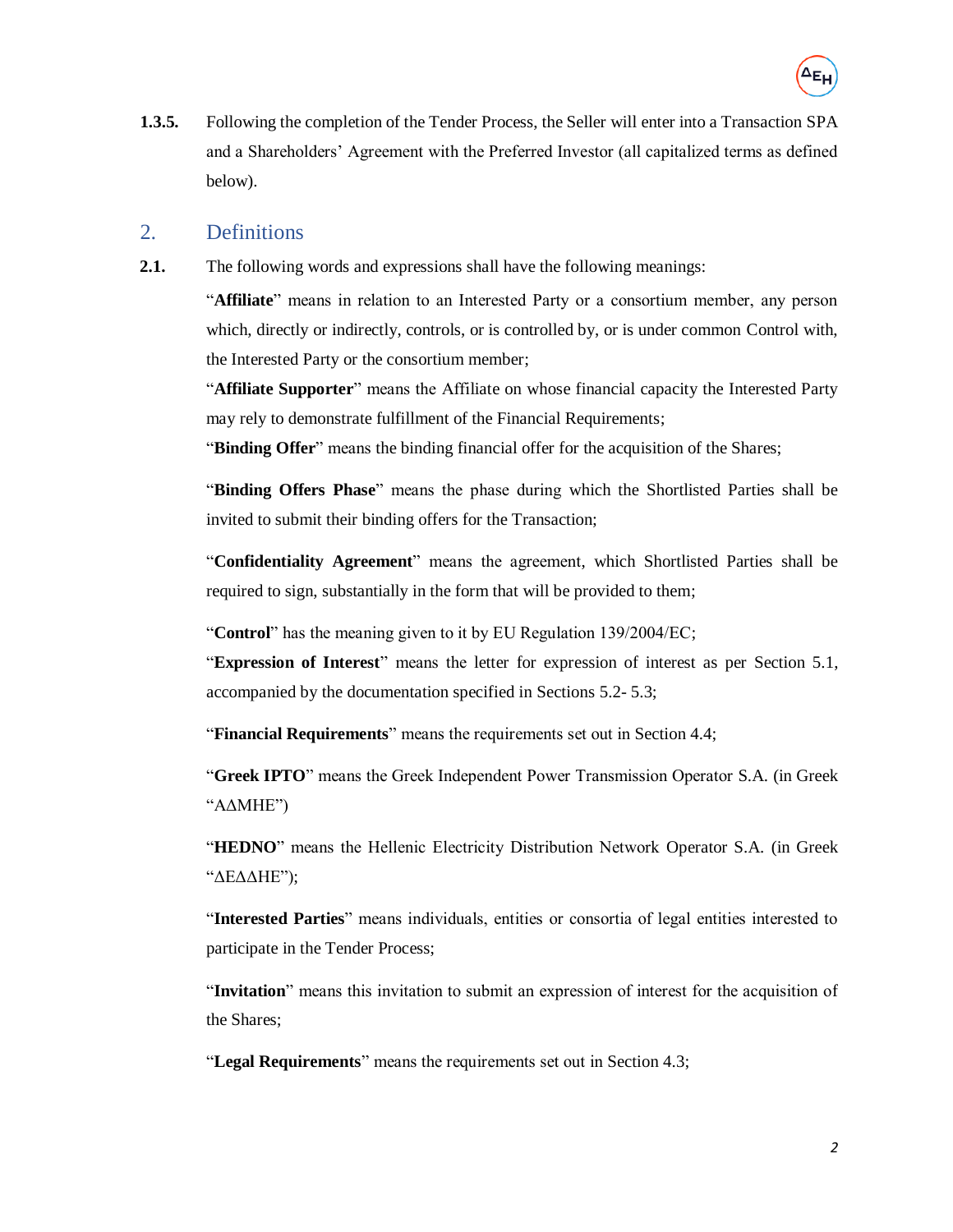

"**Letter of Expression of Interest**" means the letter of expression of interest as per Section [5.1.](#page-11-0)

"**PPC**" means the Public Power Corporation S.A.;

"**PPC Advisers**" means the advisers of the Seller set out in Section [1.3.4;](#page-1-0)

"**Pre-qualification Phase"** means the phase during which legal entities or consortia are invited to express their interest in the Transaction;

"**Preferred Investor**" means the preferred investor in the context of the Transaction;

"**Qualification Requirements**" means the requirements set out in Section [4;](#page-5-0)

"**Request for Binding Offers**" a process letter outlining the terms and conditions of the Binding Offers Phase, including instructions for the submission of Binding Offers;

"**Seller**" means PPC;

"**Shareholders' Agreement**" means the shareholders' agreement that will be executed between the Seller and the Preferred Investor;

"**Shares**" means shares representing 49% of the share capital of HEDNO;

"**Shortlisted Parties**" means Interested Parties that qualify to participate in the Binding Offers Phase;

"**Solemn Declaration**" means the solemn declaration of law 1599/1986 (for Interested Parties incorporated in Greece or for Interested Parties not incorporated in Greece that opt to make such a solemn declaration) or a declaration before any competent judicial or administrative authority or public notary in accordance with the law of the country of incorporation of the Interested Party (for Interested Parties not incorporated in Greece), duly executed;

"**Tender Process**" means the international competitive tender process organized by PPC for the sale of the Shares;

"**Transaction**" means the transaction contemplated herein, whereby PPC shall sell and transfer the Shares;

"**Transaction SPA**" means the Share Purchase Agreement that will be executed between the Seller and the Preferred Investor for the transfer of the Shares;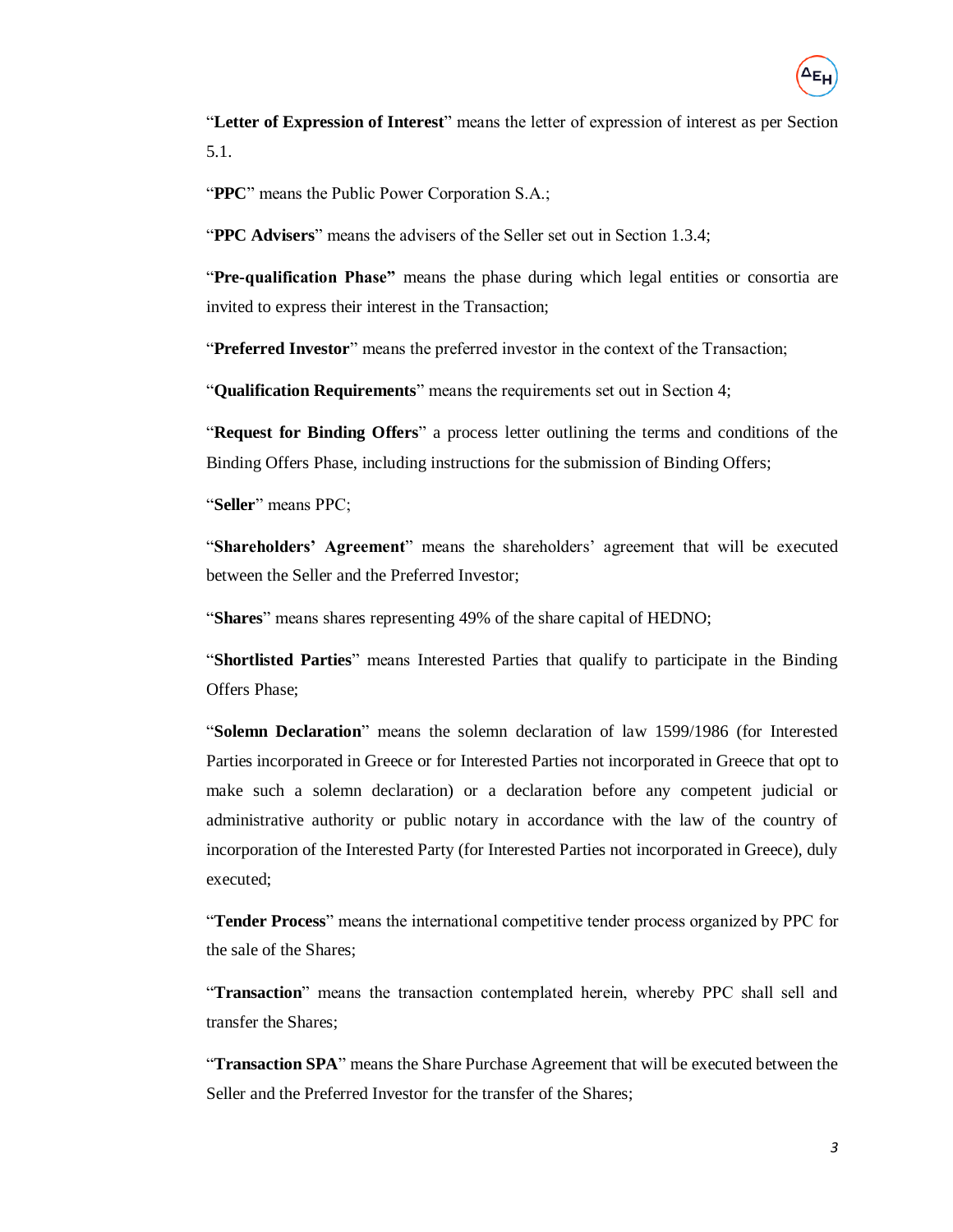

**2.2.** Unless otherwise provided in this Invitation, references to singular shall include plural and vice-versa. Headings and use of bold or underlined terms serve only reference purposes. References to legal provisions include also subordinated legislation, which has been enacted pursuant to the referenced legal provisions.

# 3. Tender process Overview

The purpose of this Invitation is to invite Interested Parties to participate in the Tender Process. The Tender Process will be conducted in two (2) phases, namely the Pre-Qualification Phase and the Binding Offers Phase, as outlined below:

## **3.1. Phase A: Pre-Qualification Phase.**

- **3.1.1.** The Pre-Qualification Phase shall be subject to the terms and conditions of this Invitation. A short information circular (Teaser) about HEDNO will be also available following a request of the Interested Party.
- **3.1.2.** After reviewing this Invitation, Interested Parties and/or consortia are invited to express their interest for the acquisition of the Shares by submitting a letter for expression of interest as per Section [5.1,](#page-11-0) accompanied by the documentation specified in Sections [5.2](#page-13-0) and [5.3.](#page-13-1)
- **3.1.3.** The purpose of the Expression of Interest is the selection of the Interested Parties that demonstrate the general, legal and financial capacity required for the acquisition of the Shares, as per the provisions of the applicable legal framework and the present Invitation.
- **3.1.4.** Interested Parties shall be notified via e-mail by the PPC Advisers whether they qualify to participate in the Binding Offers Phase.

# **3.2. Phase B: Binding Offers Phase.**

- **3.2.1.** Shortlisted Parties shall be required to sign a Confidentiality Agreement, in order to participate in the Binding Offers Phase. Additional confidentiality measures may be applied to Shortlisted Parties, including for the purposes of securing sensitive information of PPC's business and operation and equal treatment of all Shortlisted Parties.
- **3.2.2.** Upon execution of the Confidentiality Agreement, Shortlisted Parties will receive a Request for Binding Offers.
- **3.2.3.** Along with the Request for Binding Offers, the Shortlisted Parties shall also:
	- Have access to a virtual data room including information and material with respect to HEDNO, in order to carry out their due diligence exercise;
	- Receive relevant vendor due diligence reports;
	- Receive instructions with respect to the  $Q&A$  process of the virtual data room;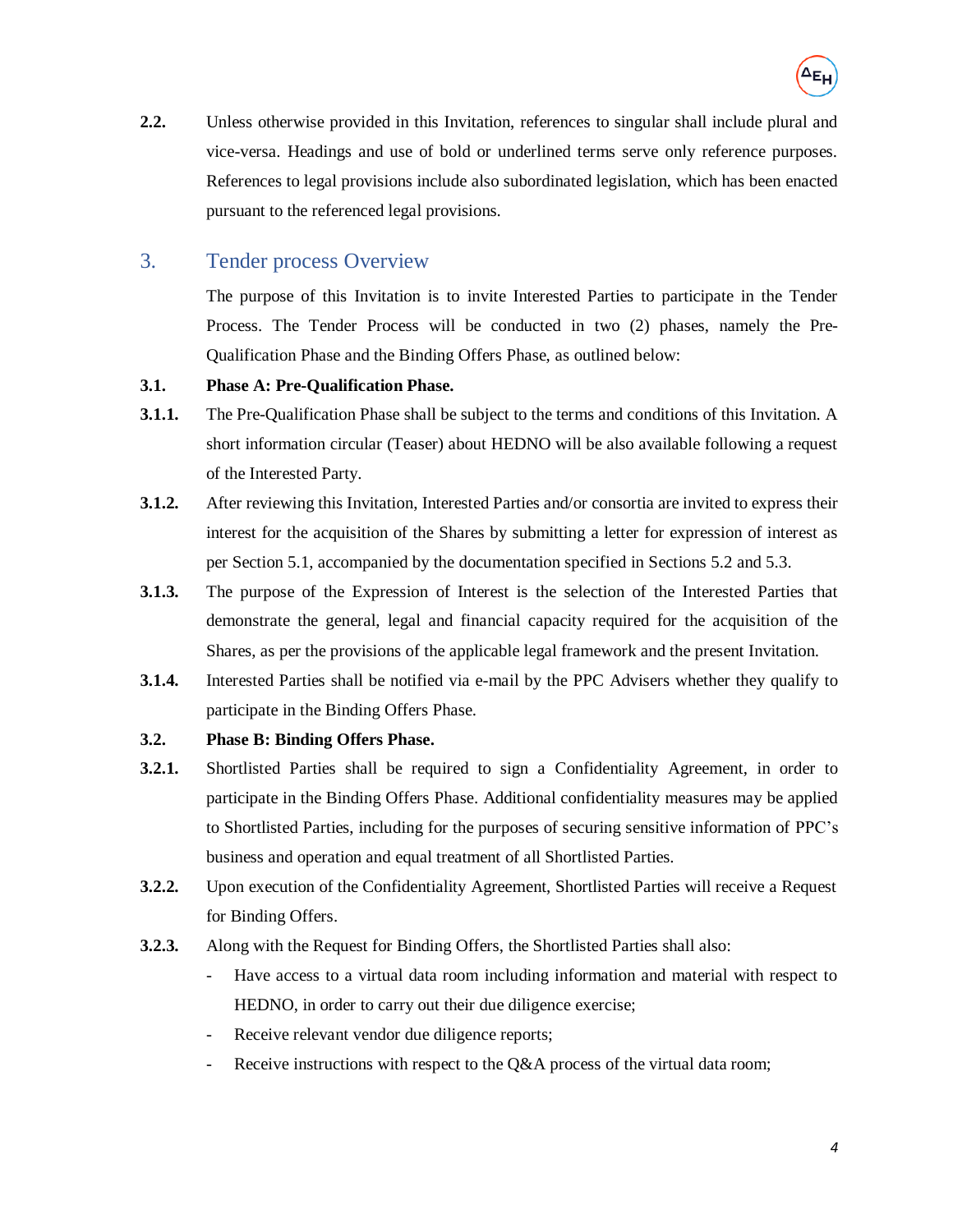

- Have the opportunity to submit written questions to the management of HEDNO and attend a presentation of the management;
- Receive a draft Transaction SPA and a draft Shareholders' Agreement.
- **3.2.4.** Shortlisted Parties shall be asked to provide their comments on the Transaction SPA and the Shareholders' Agreement in the manner and within the time period stipulated in the Request for Binding Offers.
- **3.2.5.** Following review by the Seller of any comments submitted by Shortlisted Parties, the final Transaction SPA and the final Shareholders' Agreement will be provided to all Shortlisted Parties on the basis of which, the Shortlisted Parties shall submit, in writing, their Binding Offer.
- **3.2.6.** After the submission of the Binding Offers, the Seller shall review such offers and evaluate those based on a set of criteria to be specified in the Request for Binding Offers, in order to select the Preferred Investor.
- **3.2.7.** Following the selection of the Preferred Investor, the Preferred Investor shall sign the Transaction SPA and the Shareholders' Agreement with the Seller.
- **3.2.8.** The Transaction will be completed following the receipt of all necessary approvals from the competent authorities and the fulfilment of all legal conditions including the transfer of assets and liabilities from PPC to HEDNO.

# <span id="page-5-0"></span>4. Qualification Requirements

## **4.1. General**

- **4.1.1.** Interested Parties must meet all the Qualification Requirements in order to be selected as Shortlisted Parties. Interested Parties not meeting any Qualification Requirement will be disqualified from the Tender Process.
- **4.1.2.** Interested Parties, and in case Interested Parties are consortia any members thereof, as well as any Affiliate Supporters must comply with any applicable Qualification Requirement throughout the Tender Process. Without prejudice to Section [4.2.3](#page-7-1) in case of any change in the information submitted throughout the Tender Process, such change must be promptly notified to the Seller.
- **4.1.3.** Without prejudice to Section [9.14,](#page-20-0) PPC reserves the right to disqualify any Interested Party from the Tender Process, at any stage, on grounds of protection of public interest and national security following consultation with the Greek State. To this effect, PPC, during the Tender Process, may require at its discretion any information evidencing details of the Interested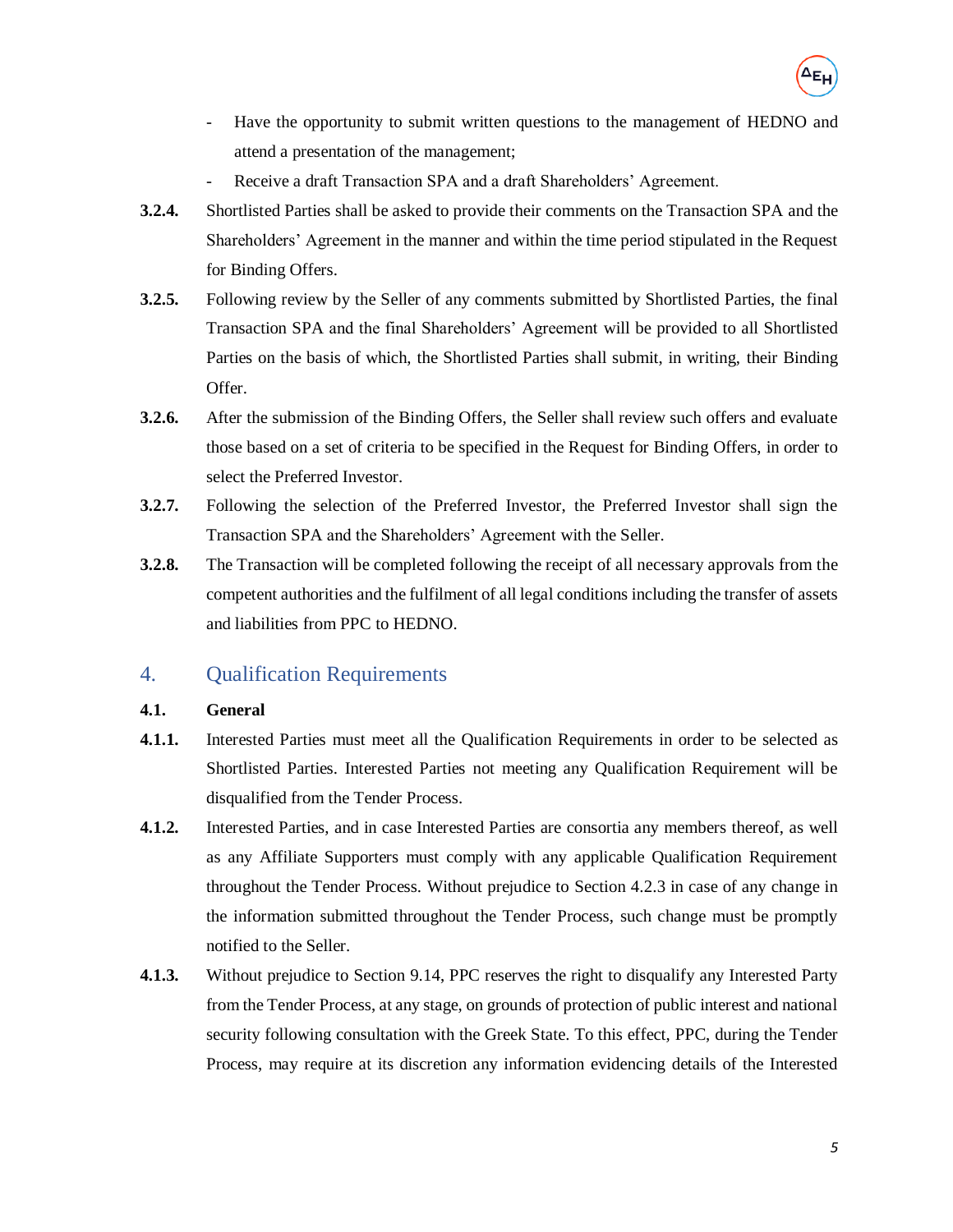

Party's shareholding/partnership structure up to the ultimate beneficial owner of its capital (and in case Interested Parties are consortia, the above details of the members thereof).

**4.2. Consortia**

### **4.2.1. General**

- **4.2.1.1.** Two (2) or more legal persons may participate in the Tender Process as a consortium.
- **4.2.1.2.** In case an Interested Party qualifies to participate in the Binding Offers Phase as a consortium, then only such consortium as a whole, and not its members individually, shall be a Shortlisted Party.
- **4.2.1.3.** In case of a consortium, each member shall participate in the equity ownership of the consortium by at least 10%.
- **4.2.1.4.** Shortlisted Parties participating on a standalone basis cannot jointly form a consortium during the Binding Offers Phase, other than with the prior written consent of the Seller.
- **4.2.1.5.** Shortlisted Parties participating on a standalone basis may form a consortium during the Binding Offers Phase, either with a new member or with a member of a consortium not being declared Shortlisted Party, provided that all relevant requirements are met.
- **4.2.1.6.** No merger between consortia which are declared as Shortlisted Parties shall be allowed during the Binding Offers Phase, other than with the prior written consent of the Seller.
- **4.2.2. Lead Member**
- **4.2.2.1.** All consortia must designate one of their members as the lead member ("**Lead Member**"). The Lead Member shall participate in the equity ownership of the consortium by at least thirty four percent (34%).
- **4.2.2.2.** The Lead Member must be duly authorized by all other consortium members to represent the consortium in relation to the Tender Process and the Transaction and shall appoint a natural person to act as agent for service of process (In Greek "antiklitos") of the consortium in relation to any proceedings in connection with the Tender Process.
- **4.2.2.3.** Appropriate documentation evidencing such authorisation shall be submitted to the Seller.
- **4.2.2.4.** Changes of a Lead Member of a consortium is not allowed from the submission of the Expression of Interest and up to the selection of such consortium as a Shortlisted Party, unless the Lead Member exits the Tender Process for any reason whatsoever. In such case, the remaining members of the consortium shall promptly notify to the Seller, under the terms and conditions set out in the Request for Binding Offers, the new Lead Member which shall, subject to the Seller's approval, (a) be one of the members of the consortium that has been qualified as Shortlisted Party, (b) meet the requirements set forth under the relevant section and (c) comply with the Qualification Requirements, as applicable.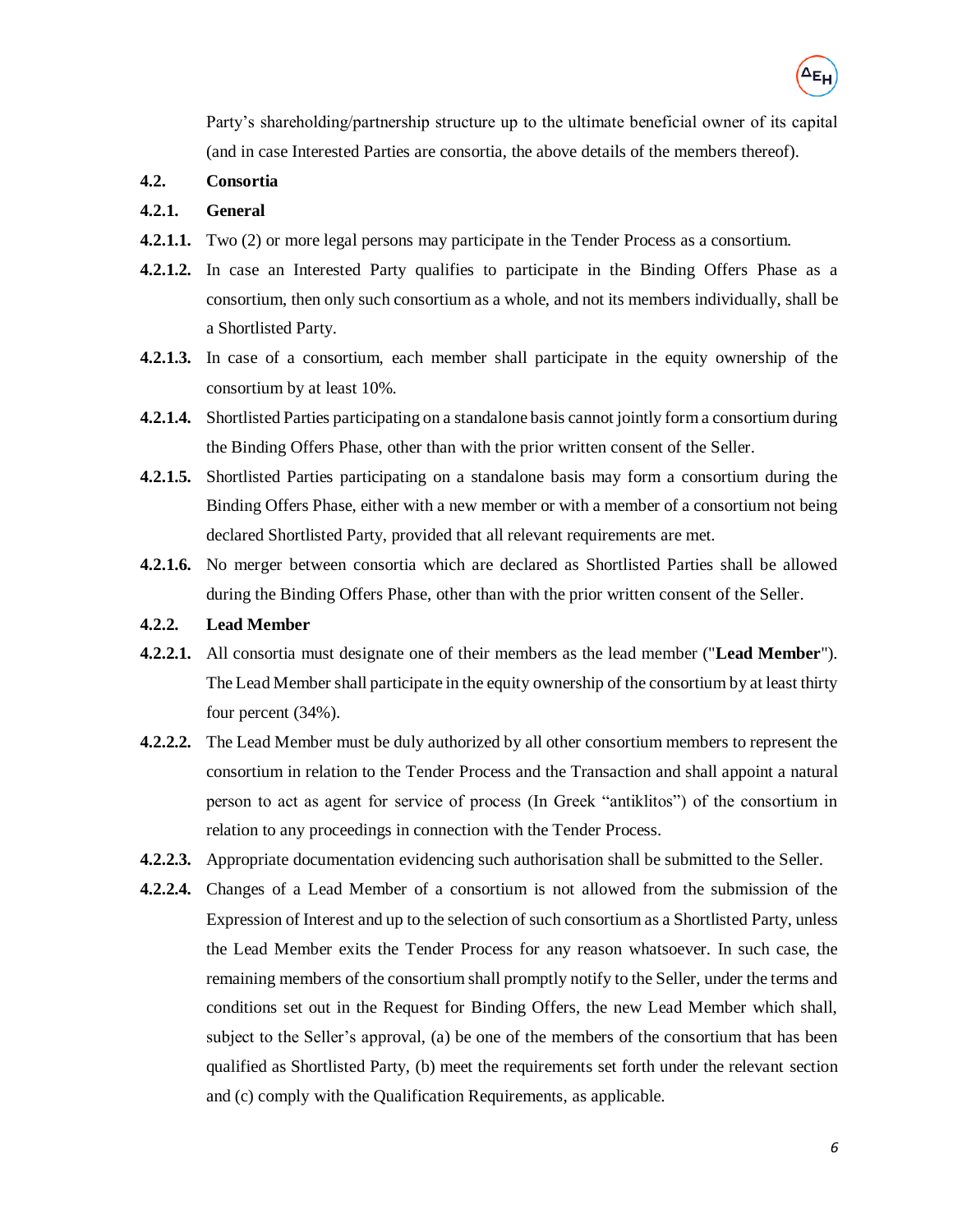**4.2.2.5.** For the avoidance of doubt, a consortium which has been formed during the Binding Offers Phase may only have as a Lead Member one of the members of the consortium that has been qualified as Shortlisted Party and not any new member of the consortium.

### <span id="page-7-1"></span>**4.2.3. Changes**

- **4.2.3.1.** The formation of a consortium and any change in the composition or participating percentages of a consortium during the Binding Offers Phase, must be notified to the Seller within the deadline set out in the Request for Binding Offers, is subject to the Seller's approval and must result in the consortium (a) including at least one Shortlisted Party and (b) complying with and fulfilling the Qualification Requirements as applicable.
- **4.2.3.2.** The entrance into a consortium during the Binding Offers Phase of a legal entity that is not a Shortlisted Party, or a member thereof, shall be subject to such legal entity meeting all Legal and Financial Requirements and the Seller's prior written approval at its discretion.
- **4.2.3.3.** In any case no changes in the composition or participating percentages of a consortium by way of the entry of new members shall be permitted following the time period, which will be stipulated in the Request for Binding Offers.

## **4.2.4. Liability**

**4.2.4.1.** All members of a consortium shall be jointly and severally liable towards the Seller in connection with all matters relating to the Tender Process until the execution of the Transaction SPA and the Shareholders' Agreement.

## **4.2.5. Formation of a company**

It may be requested from the Preferred Investor to form a special purpose entity for the purposes of the Transaction. If a consortium is the Preferred Investor, the members of a consortium must participate in the special purpose entity with the same percentage as they participate in the consortium.

## <span id="page-7-0"></span>**4.3. Legal Requirements**

Each Interested Party and in case of a consortium, each member of such consortium must comply with the following Legal Requirements:

**4.3.1.** The Interested Party must not have been convicted by virtue of a court decision bearing power of *res judicata* pursuant to the relevant applicable legal provisions of criminal offences related to its professional conduct or of grave professional misdemeanour, which is relevant to the subject matter of the Transaction or its professional activity including (but not limited to) embezzlement, misappropriation, fraud, extortion, forgery, perjury, false oath, fraudulent bankruptcy, participation in cartel arrangements and further: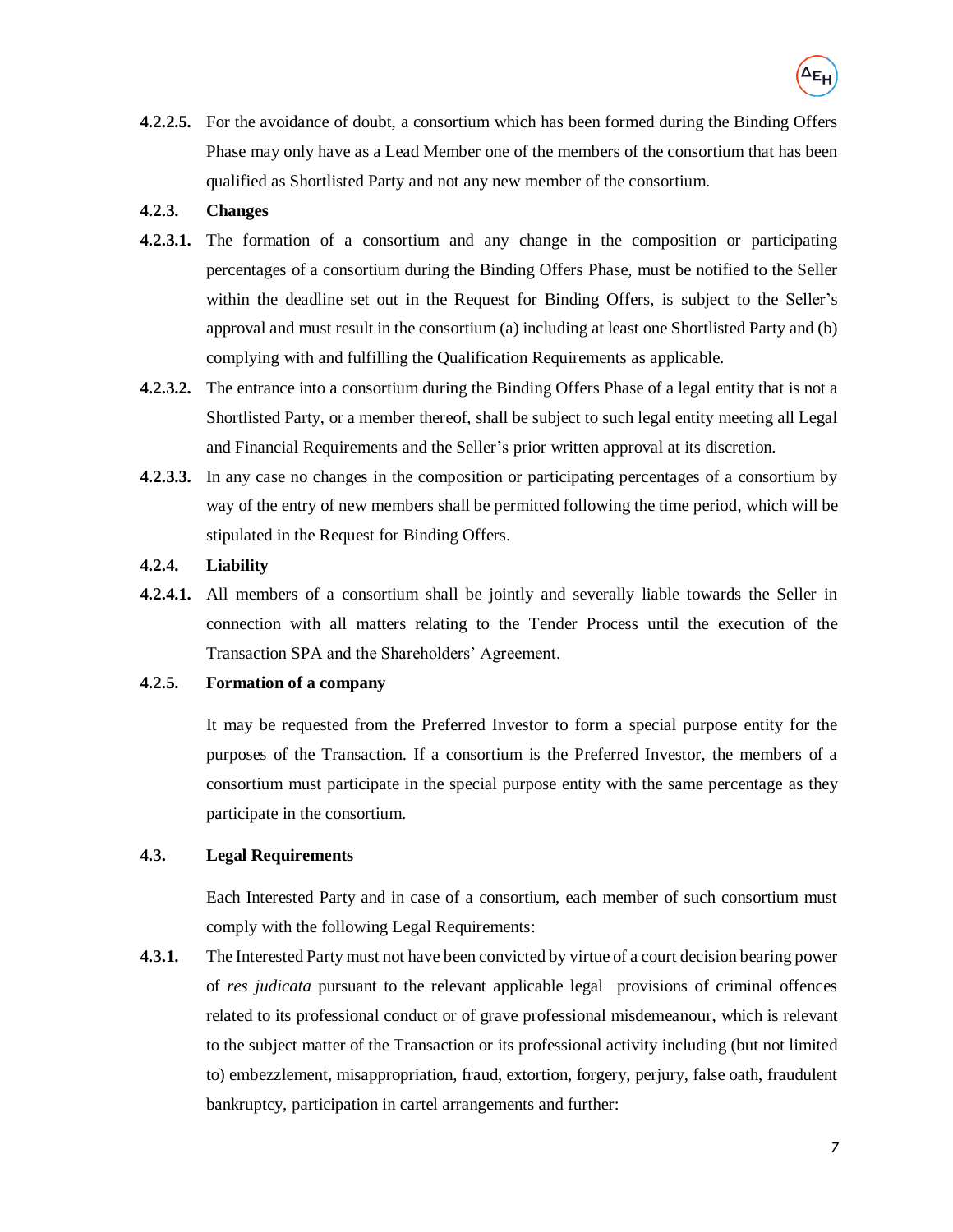(a) Participation in a criminal organization, as defined in Article 2 of Council Framework Decision 2008/841/JHA of 24 October 2008 on the fight against organized crime (OJ L 300, 11.11.2008, p.42);

(b) Corruption, as defined in Article 3 of the Convention on the fight against corruption involving officials of the European Communities or officials of Member States of the European Union (OJ C 195, 25.06.1997, p. 1) and Article  $2(1)$  of Council Framework Decision 2003/568/JHA of 22 July 2003 on combating corruption in the private sector (OJ L 192, 31.07.2003, p.54-56), as well as corruption as defined in Greek law and/or the law of the country in which the Interested Party is established;

(c) Fraud within the meaning of Article 3 of the Directive (EU) 2017/1371 of the European Parliament and of the Council of 5 July 2017 on the fight against fraud to the Union's financial interests by means of criminal law (OJ L 198, 28.7.2017, p. 34–35), which was transposed into Greek law by virtue of law 4689/2020 (Government Gazette A' 148/31-7-2020);

(d) Terrorist offences or offences linked to terrorist activities, as defined in Articles 3 and 5- 12 of Directive (EU) 2017/541 of the European Parliament and of the Council of 15 March 2017 on combating terrorism and replacing Council Framework Decision 2002/475/JHA and amending Council Decision 2005/671/JHA (OJ L 88, 31.3.2017, p. 6–21) respectively or aiding and abetting, inciting, and attempting to commit an offence, as referred to in Article 14 thereof; or

(e) Money laundering or terrorist financing, as defined in Article 1 par. 3 of Directive 2015/849 of the European Parliament and of the Council of 20 May 2015 on the prevention of the use of the financial system for the purpose of money laundering and terrorist financing, amending Regulation (EU) No 648/2012 of the European Parliament and of the Council, and repealing Directive 2005/60/EC of the European Parliament and of the Council and Commission Directive 2006/70/EC (OJ L 141, 5.6.2015, p. 73–117), as amended and in force, which was transposed in Greek law by Law 4557/2018, as in force;

- **4.3.2.** With regard to legal entities with the form of société anonyme, the requirements of this section apply to the members of the board of directors and any other person having the power to represent the company. With respect to legal entities of another form, such requirements apply to persons with equivalent authority. With regard to consortia, such requirements apply to the members of the board of directors and any other person having the power to represent each member of the consortium.
- **4.3.3.** The Interested Party (or any member of the consortium) must not: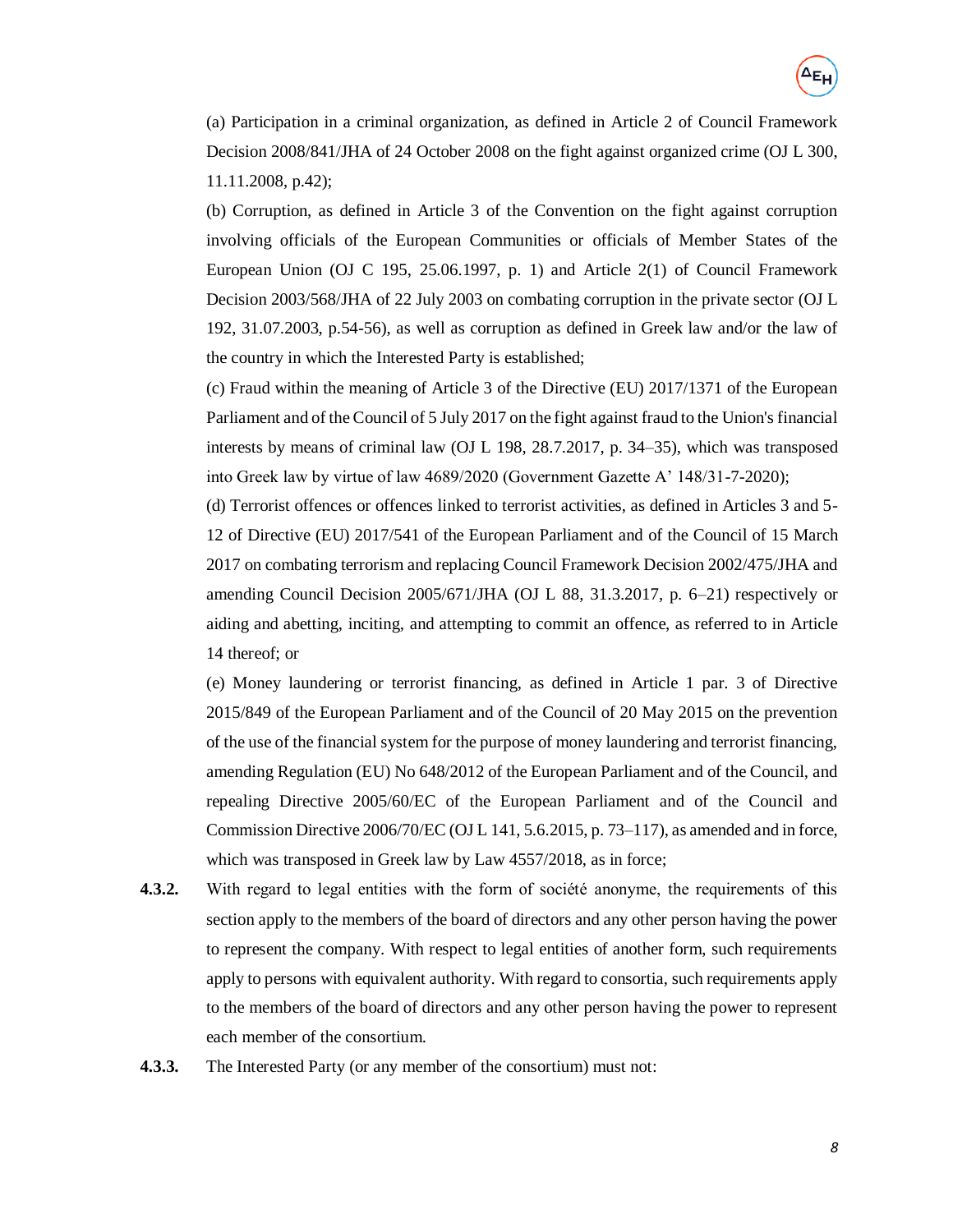(a) Have been subject to sanctions adopted and imposed by the European Union, either on its own initiative or in order to implement United Nations Security Council resolutions, in the meaning of article 215 of the Treaty for the Functioning of the European Union and relevant regulations and acts (arms embargoes, trade restrictions, such as import and export bans, financial restrictions, restricting movement, such as visa or travel bans sanctions etc.) ("**EU Sanctions**");

(b) Have violated, any applicable EU Sanctions or have engaged or be engaging in any transaction or behavior which may give rise to a liability under or in connection with applicable EU Sanctions or likely to result in the adoption of EU Sanctions.

(c) Have its registered or actual seat in, or have an establishment in Non-Cooperative Countries, as those are defined by article 65 of the Greek Income Taxation Code (Greek law 4172/2013 as amended and currently in force) and are listed in Decision number 1353/2019 of the Minister and Deputy Minister of Finance (Government Gazette 3558/B/23.09.2019).

(d) Have its registered or actual seat in a jurisdiction (a) with which the Hellenic Republic has no diplomatic or commercial relationships due to a relevant decision of the Hellenic Republic, and/or (b) which is listed in the blacklist of the Financial Action Task Force.

**4.3.4.** The Interested Party shall not participate in the Tender Process if:

(a) It is bankrupt, in liquidation, in compulsory receivership or in any other insolvency process in any relevant jurisdiction;

(b) Any proceedings have been instigated against it for bankruptcy, liquidation, compulsory receivership, bankruptcy settlement or any other insolvency process in any relevant jurisdiction;

(c) It has not fulfilled its obligations as regards payment of taxes and/or social security contributions in accordance with the laws of the country or countries where the Interested Party (or the relevant consortium member) operates; or

(d) It has been excluded within the last five (5) years from participating in public tender procedures in Greece or in any other country by virtue of (i) a final decision of any public authority, or (ii) a final decision of any judicial authority.

**4.3.5.** The Interested Party must not have any material conflict of interest with HEDNO. Any entity directly or indirectly, exercising control on the Greek IPTO (in Greek "ΑΔΜΗΕ"), as well as any Affiliate of such entity, is considered to have such a conflict of interest.

### <span id="page-9-0"></span>**4.4. Financial Requirements**

Each Interested Party must comply with the following Financial Requirements: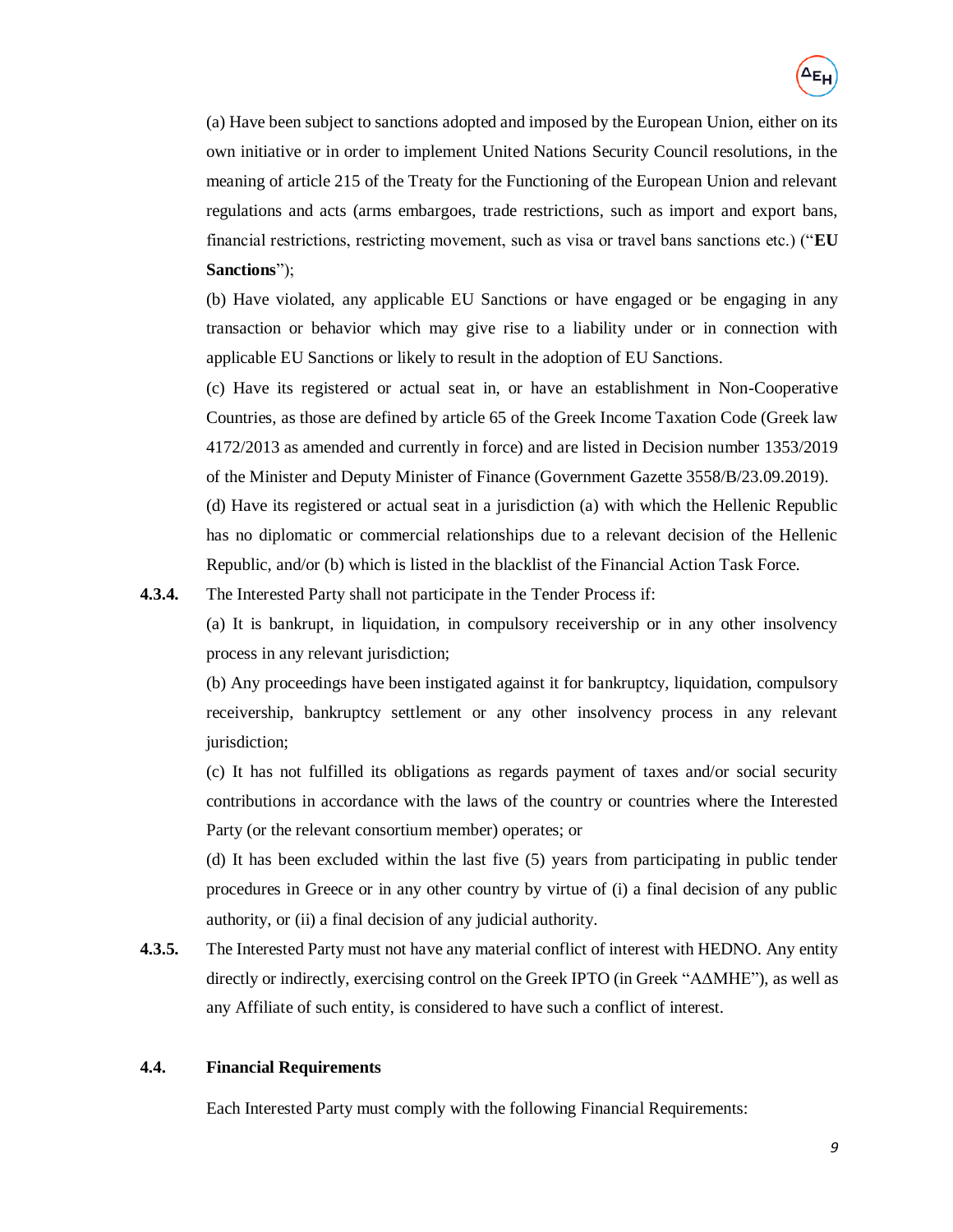- **4.4.1.** If the Interested Party is a legal entity, its average (consolidated if applicable) shareholders' equity on its annual audited financial statements for the last three (3) financial years, must equal Euro 750 million or higher, and in addition its (consolidated if applicable) shareholders' equity on its annual audited financial statements must equal Euro 750 million or higher for the last financial year. If less than three (3) fiscal years have lapsed by the establishment of a legal entity (acting as an individual or as a member of a consortium), its average equity shall be calculated as the average equity on its annual audited financial statements for the years that such legal entity is established.
- <span id="page-10-1"></span>**4.4.2.** If the Interested Party is a private equity firm or fund it must have committed, un-disbursed and uninvested funds of at least Euro 750 million or fund size of at least Euro 3,750 million, according to its most recent audited financial statements (or consolidated financial statements as the case may be) or its auditor reports or a relevant certification by an auditor issued within three (3) months prior to the date of submission of the Expression of Interest.
- **4.4.3.** If the Interested Party is a natural person, he/she must have a personal net worth (Cash deposits in a bank or other credit institution, liquid, and transferable securities) of an aggregate market value of at least EUR 750 million.
- **4.4.4.** The above requirements shall apply *mutatis mutandis* to Interested Parties being organized in a form of legal entity, other than those set out under clauses 4.4.1 and 4.4.2 above.
- **4.4.5.** In the event an Interested Party, whether individually or as a member of a consortium, has merged with or acquired any businesses during the last three (3) financial years, the Financial Requirements may also be tested by taking into account, in respect of that period, pro-forma financial statements. The said statements should be prepared on the assumption that the merger or the acquisition took place at the beginning of the past three (3) financial years. A relevant calculation accompanied with a certification by an auditor has to be provided in that case.
- **4.4.6.** In case any of the amounts mentioned above are denominated in any currency other than Euro, they shall be converted into Euro equivalent as of the date of the corresponding statements.
- **4.4.7.** In case of a consortium, the Financial Requirements shall apply to each consortium member on a proportionate basis (pro-rata), taking into account the stake of each member in the Consortium.

### **4.5. Affiliate Supporters:**

<span id="page-10-0"></span>**4.5.1.** For the purposes of this section, an Interested Party, whether acting individually or as a member of a consortium, may rely on the financial capacity of an Affiliate Supporter in order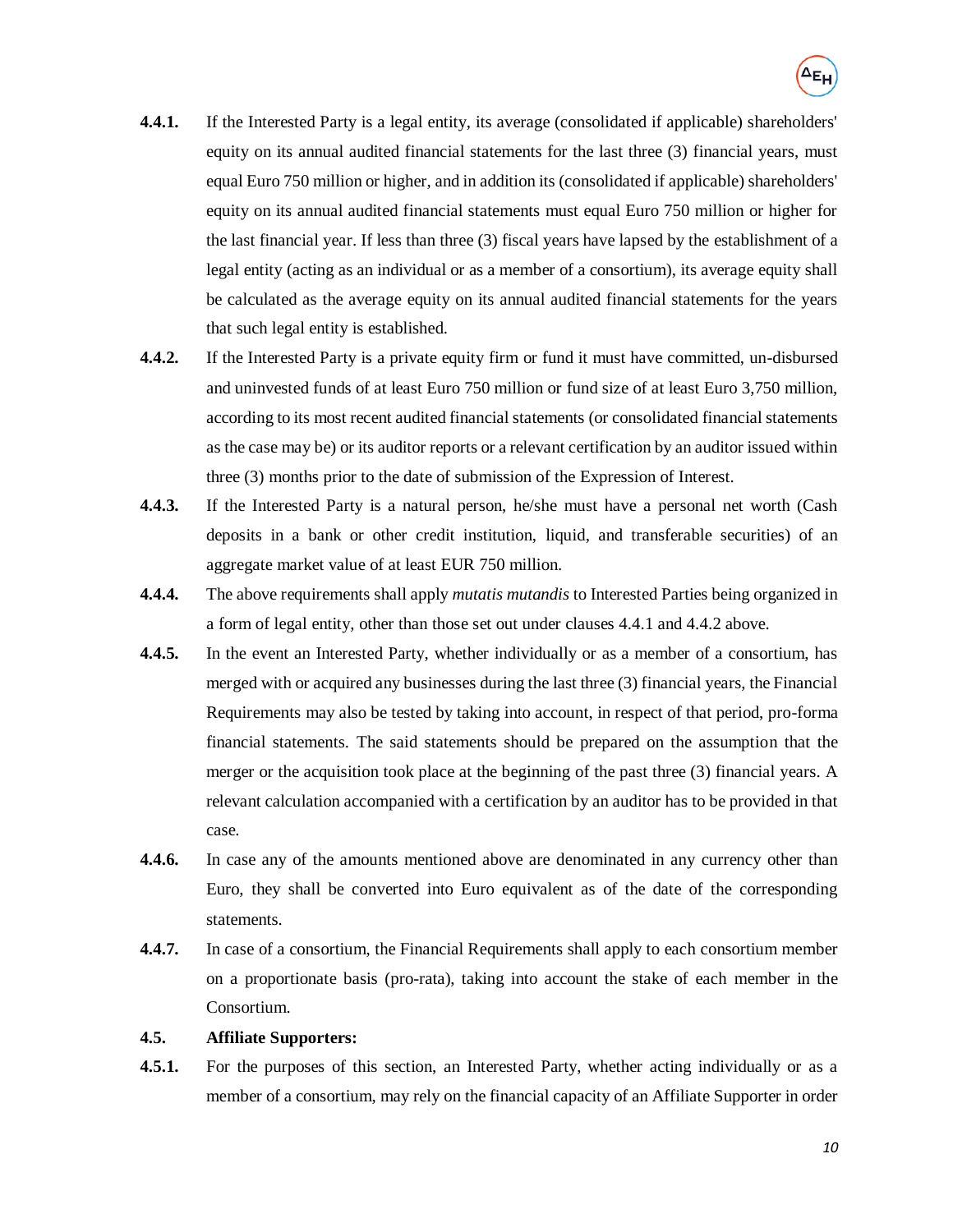to demonstrate fulfillment of the Financial Requirements, provided that the Affiliate Supporter fully complies with the Legal Requirements.

**4.5.2.** In connection with its Affiliate Supporter, the Interested Party must deliver to PPC all supporting documents as would have been applicable to it had such Affiliate Supporter been an Interested Party (or member thereof), in the same form and at the same times as applicable to an Interested Party.

# <span id="page-11-1"></span>5. Expression of Interest

The Expression of Interest must include the following in the form and order set forth below:

### <span id="page-11-0"></span>**5.1. Letter of Expression of Interest**

The Letter of Expression of Interest, shall include the following and be presented in the order set out below:

(a) Interested Party's full name and registered offices, full name and phone, fax number and e-mail address of its appointed contact person, internet website address, and its appointed or intended to appoint advisers;

(b) Details of the composition of its board of directors, or other relevant administrative or corporate bodies, as well as of the shareholding or partnership structure of the Interested Party. In case an Interested Party is a member of a group of companies, details of the respective group structure, as well as all the participations of such Interested Party in the said structure;

(c) In case an Interested Party is a consortium:

i. Full names of all consortium members and their respective registered seat, current directors and shareholding or partnership structure, as well as the respective percentage equity ownership of each member in the consortium.

ii. In case a consortium member is a member of a group of companies, details of the respective group structure, as well as all the participations of such consortium member in the said structure.

iii. Full details of the designated Lead Member of the consortium.

(d) In case an Interested Party relies on an Affiliate Supporter, as provided under [4.5.1](#page-10-0) above, the Letter of Expression of Interest shall include explicit reference to this, and all the information required above under (a) and (b) in respect of the Affiliate Supporter.

(e) A brief description of the Interested Party's investment rationale for this Transaction;

(f) Details of the sources of capital the Interested Party intends to use, and have access to, in order to fund the Transaction, including debt and equity financing;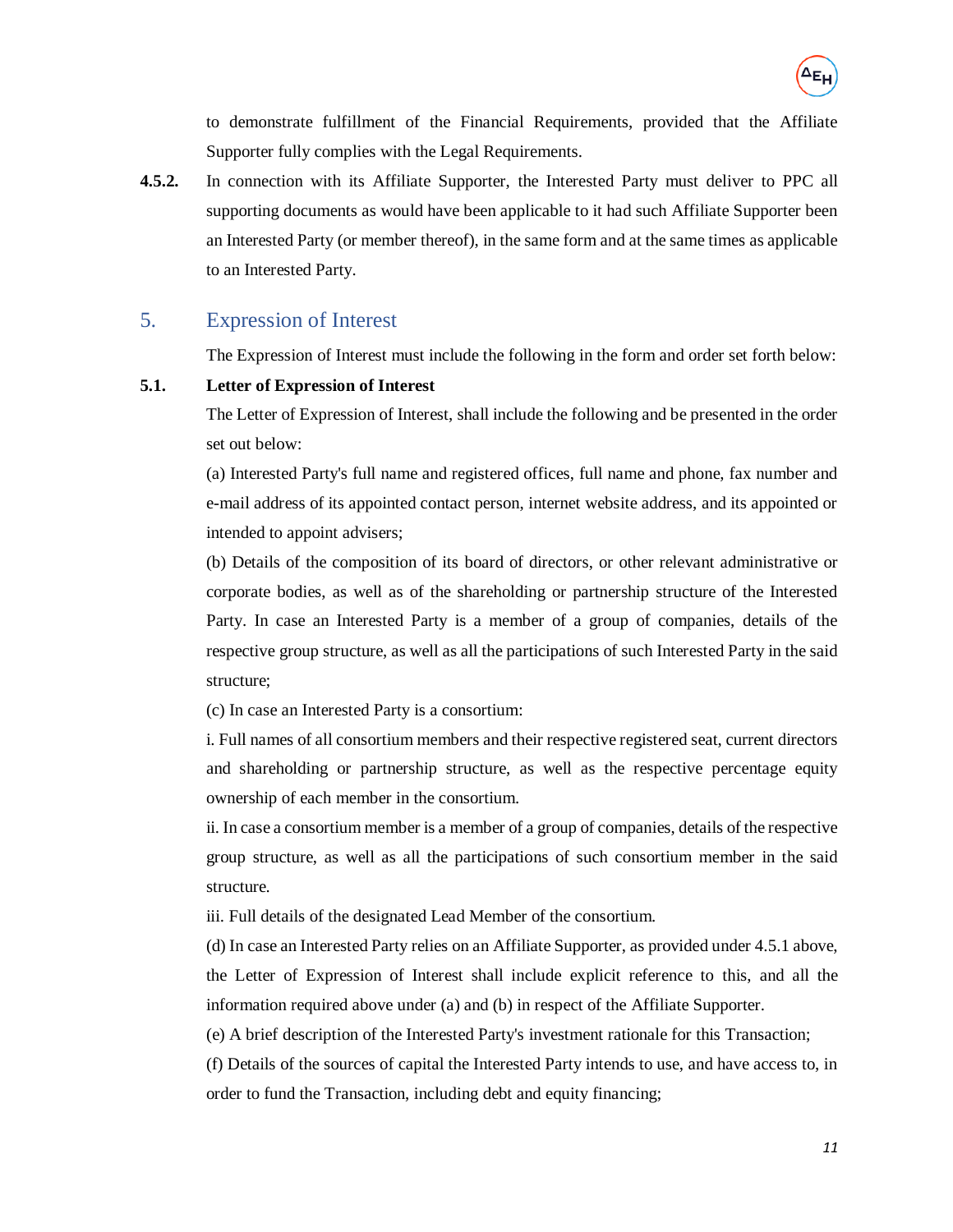(g) An initial description by the Interested Party of the necessary corporate, regulatory and other approvals which the Interested Party envisages in terms of process and potential timing implications.

(h) Certificate of a commercial registry or any other equivalent document, which has been acquired from the archive of said registry or any other equivalent authority, issued within three (3) months from the date of submission of the Letter of Expression of Interest, which proves incorporation and registration of the Interested Party by the authorities of the current country of incorporation and its good standing and valid existence at the time of the Certificate issuance. The same documents must be submitted with respect any entity, which has a direct Control over the Interested Party. If no such certificate may be issued in the place of incorporation of the Interested Party and/or of the entity having direct Control over the Interested Party, a Solemn Declaration to that effect must be provided. Such Solemn Declaration must contain the place and time of incorporation and a statement that the Interested Party and/or of the entity having direct Control over the Interested Party has not been dissolved, placed into liquidation, or declared bankrupt, and is duly operating (good standing statement),

(i) Any document proving the current authorization of legal representatives of the Interested Party, certified at least within three (3) months from the date of submission of the Letter of Expression of Interest by a competent authority, a public notary, corporate secretary, acting attorney or any other person with such authority. All individuals signing the Expression of Interest must have sufficient authorization and the relevant documents proving such authorization should be included with the submitted documents. If the law of the country of incorporation provides for the publication of the details of individuals representing the legal entity, a copy of such publication must also be submitted.

(j) Certification of the shareholding structure of the Interested Party including the ultimate beneficial owners, owning 10% or more of the share capital. Such information is not required with respect to shareholders of legal entities, listed on a stock exchange or a market regulated by an authority of the EU or the EEA or OECD member state, provided that the relevant certificate from the competent capital markets authority is also submitted. No information is required to be provided in relation to limited partners of funds. In case of a fund manager or a private equity firm, the respective certificate of incorporation, the administration agreement and/or any other equivalent document from the fund manager or general partner of the fund should be submitted.

In case of a consortium the Letter of Expression of Interest must be signed by all its members.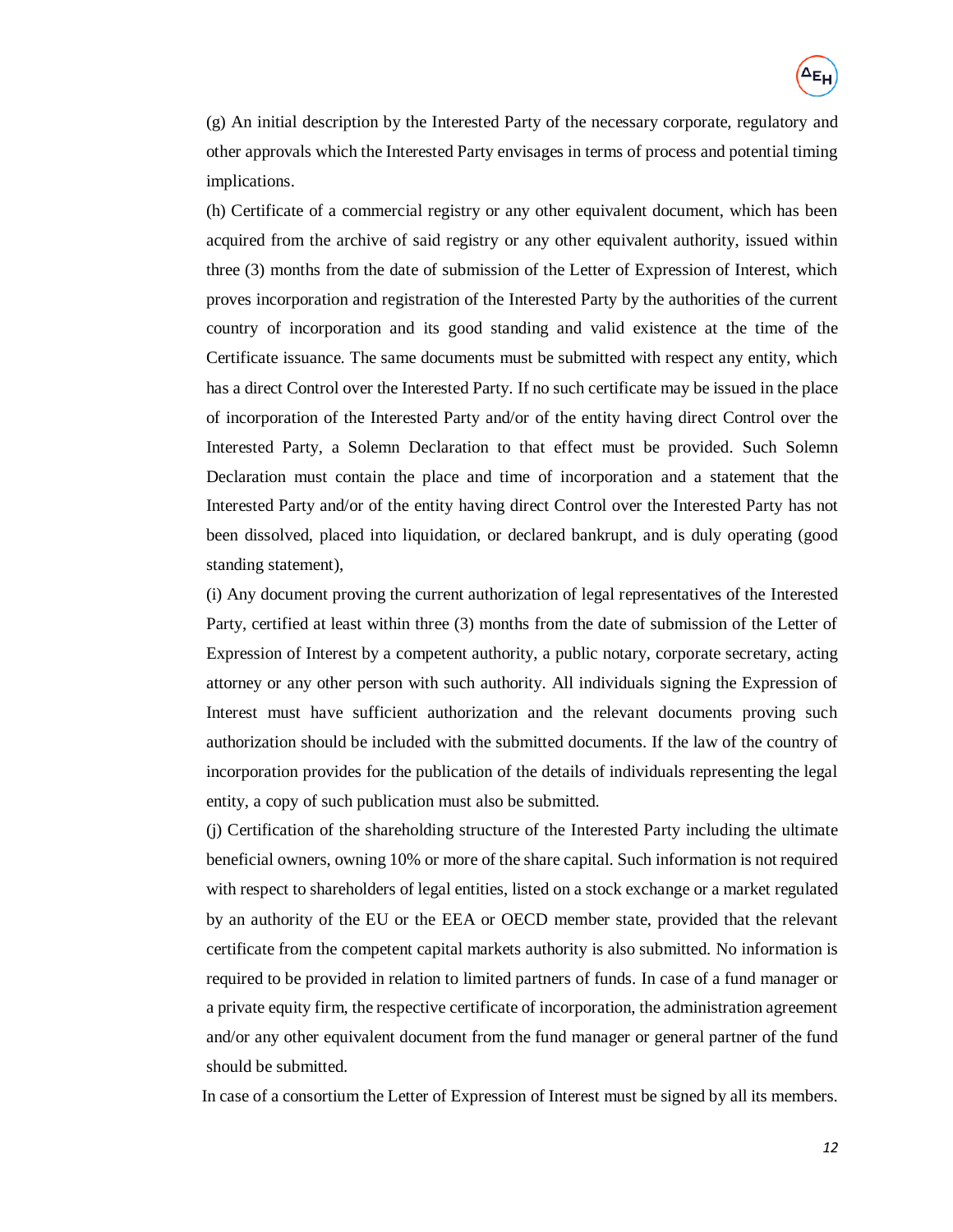### <span id="page-13-0"></span>**5.2. Proof of Legal Requirements**

**5.2.1.** A Solemn Declaration, in the form and content of Annex I, by which the Interested Party shall declare that:

(a) It fully complies with all Legal Requirements;

(b) Is acting as principal and not as agent;

(c) Unconditionally accepts the terms and conditions of this Invitation;

(d) There are no matters which restrict the Interested Party from submitting the Expression of Interest;

(e) The Interested Party's board of directors, investment committee or any other body with equivalent decision-making authority has consented to the Interested Party's response to the present Invitation; (In case of a consortium this should refer to the board of directors, investment committee or any other body with equivalent decision-making authority of each of its members); and

(f) The participation in the Tender Process takes place at the sole risk and expense of the Interested Party and that the participation as such or dismissal of an Expression of Interest does not, in either case, establish any right for compensation from Sellers or the Sellers' advisers.

(g) All information, declarations, and any supporting documentation, which have been submitted with this Letter of Expression of Interest, as well as the Letter of Expression of Interest are true and accurate.

- **5.2.2.** In case of a consortium the Solemn Declaration must be provided by each of its members.
- <span id="page-13-2"></span>**5.2.3.** Interested Parties shall submit certificates issued from the competent authorities of the country of incorporation certifying that Legal Requirements are met.
- **5.2.4.** In case any of the documents stated under Section [5.2.3](#page-13-2) cannot be obtained and submitted until the deadline for the submission of the Expression of Interest, the Interested Party must submit the solemn declaration (attached hereto as Annex IV), which will substitute temporarily the missing certificate(s). In such case, the above solemn declaration will be submitted with the Expression of Interest, while the missing document(s) will be submitted as soon as practicable but no later than 12 February 2021. In case, no full series of documents from the said Interested Party is submitted, the Seller may at its discretion not grant access to "sensitive" commercial information (classified as such at the exclusive discretion of the Seller), contained in the virtual data room.

### <span id="page-13-1"></span>**5.3. Proof of Financial Requirements**

**5.3.1.** Interested Parties must submit: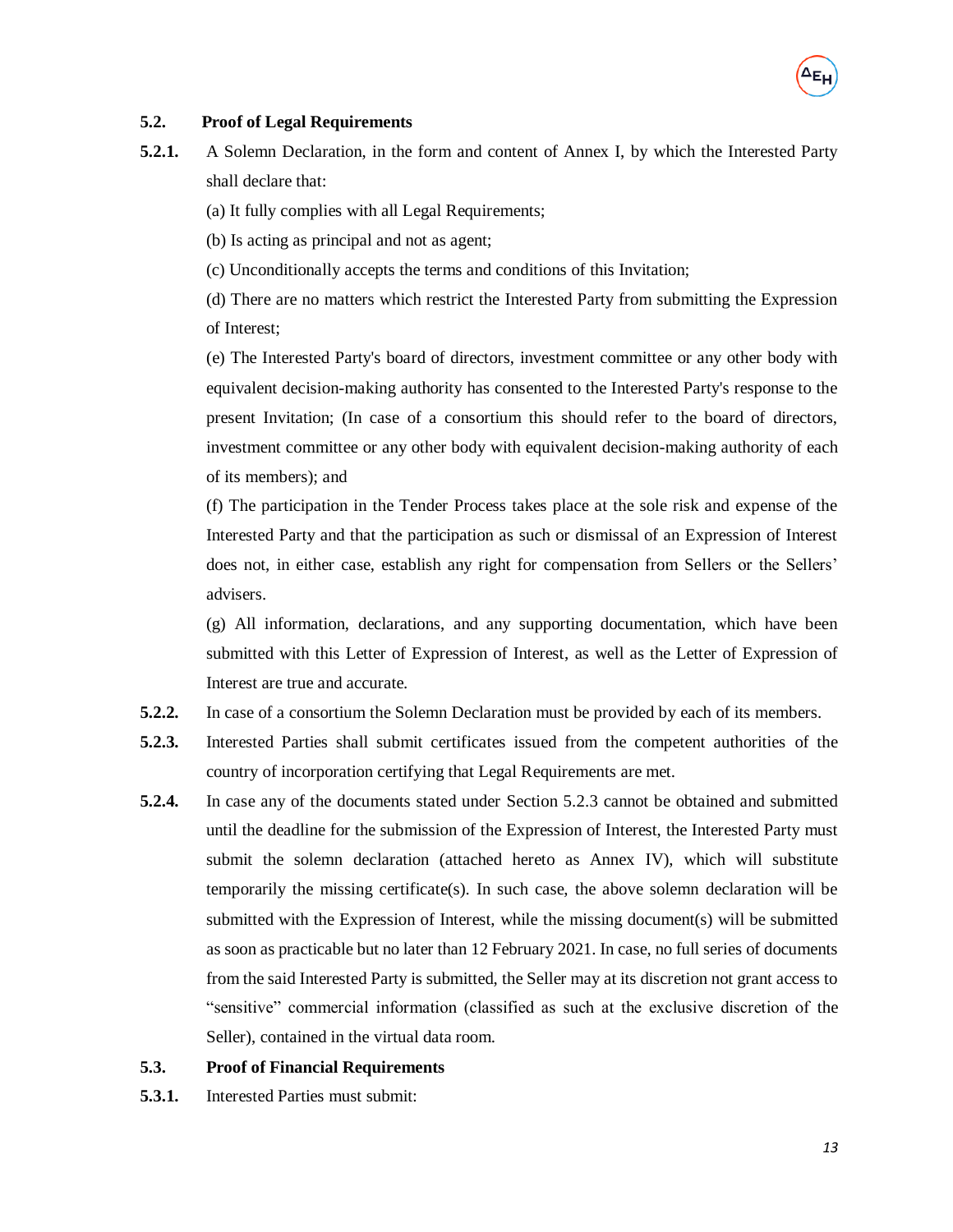(a) **Legal entities invoking their shareholders' equity**: Copies of the annual audited financial statements (or consolidated financial statements as the case may be) of the last three (3) financial years;

(b) **Funds or private equity firms**: Copies of the most recent audited financial statements (or consolidated financial statements as the case may be), or of auditor reports, or copy of relevant certification verified by an auditor or the entity providing custodian services to the funds or private equity firm evidencing the availability of active, committed and uninvested funds as per Section [4.4.2](#page-10-1) and issued within three (3) months prior to the date of submission of the Expression of Interest date. PPC shall be entitled to request the auditor's report or certification mentioned above, even if the Interested Party has already submitted its financial statements;

- **5.3.2.** A Solemn Declaration, in the form and content of Annex II, by which the Interested Party shall declare that it satisfies the Financial Requirements mentioned in Section [4.4](#page-9-0) of the Invitation. In case of (a) a legal entity, this Solemn Declaration should be signed by the legal representative(s) of the entity (b) a consortium, this Solemn Declaration should be signed by the legal representative(s) of each member of the consortium.
- **5.3.3.** In case an Interested Party relies on the financial capacity of an Affiliate Supporter, it must submit a binding and unconditional commitment from such Affiliate Supporter to financially support the Interested Party, by providing a Solemn Declaration in the form and the content of the sample declaration attached hereto as Annex III.
- **5.3.4.** In case of a consortium, the applicable documents and information should be submitted per each of its members. If a member of a consortium is a parent company, consolidated financial statements of the last three (3) audited financial years should be submitted.
- **5.3.5.** In the event that an entity does not produce consolidated financial statements and its average consolidated shareholders' equity include those of other legal entities being controlled by such entity, it must also provide adequate proof of control over the entities consolidated, as well as financial statements of such legal entities, in line with the requirements of this section.
- **5.3.6.** If the law in the country of current establishment of the entity does not require the compilation of audited financial statements, the entity shall submit a Solemn Declaration confirming that auditing is not required, accompanied by the unaudited financial statements.
- **5.3.7.** If an entity (either in itself as an Interested Party or as a member of a consortium) has been incorporated for less than three (3) fiscal years, the years that such entity is in operation will be taken into account, provided that at least one set of audited financial statements for one (1) fiscal year is submitted and such set pertains to the most recent period of the ones reported.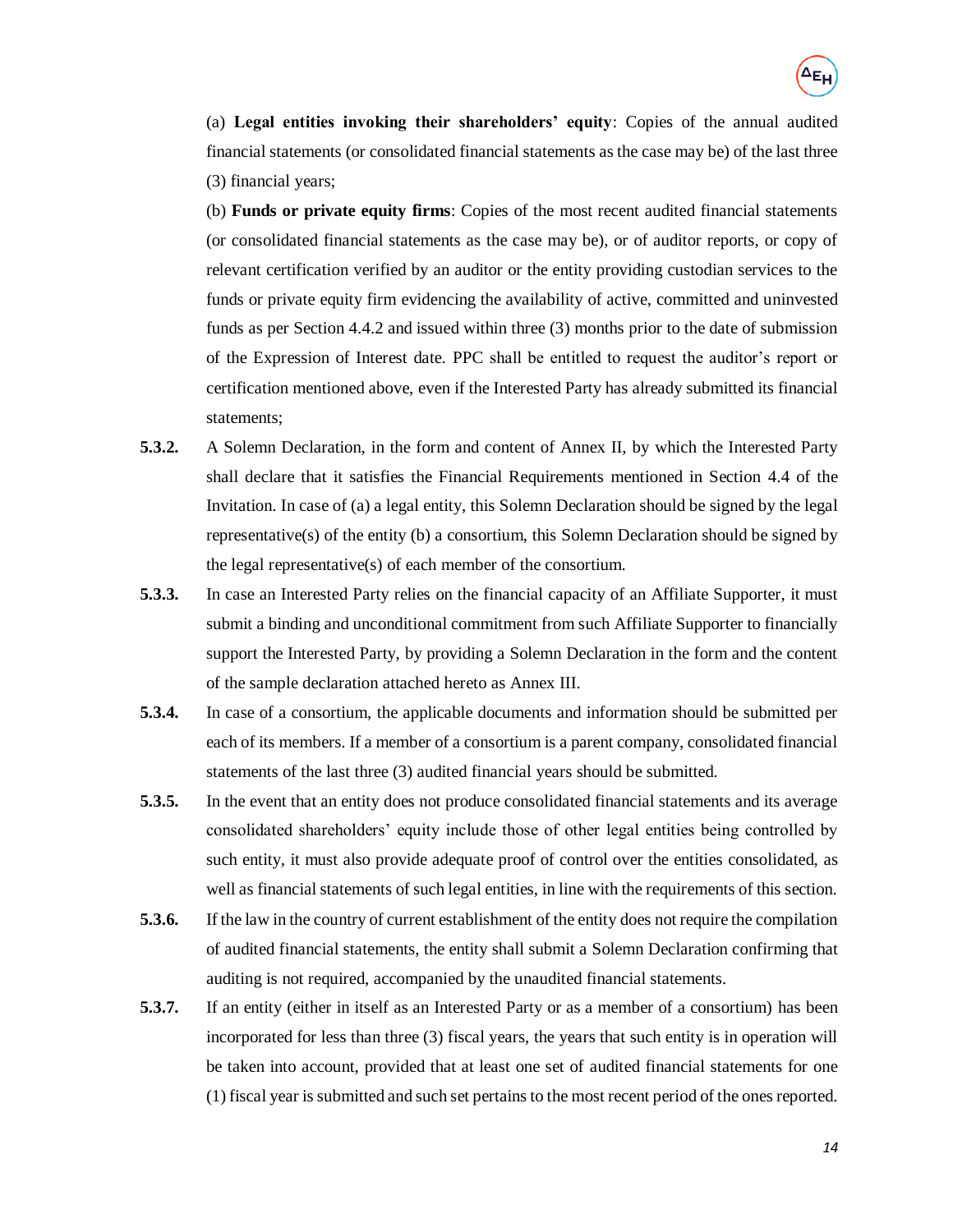# 6. Submission of Expression of Interest

- **6.1.** Parties who wish to express their interest in the Transaction should submit an Expression of Interest in accordance with the requirements set forth in this Invitation, via e-mail, to the contact persons listed in Section 7.2. Such submissions must be received no later than 29 January 2021 and no later than 5pm (Greek Time, GMT +2) (the "**Deadline**"). The submission of all documents set out in Sections [5.1,](#page-11-0) [5.2](#page-13-0) and [5.3.](#page-13-1) is mandatory and failure to submit any of the documents will result in the disqualification of the Interested Party from the Tender Process. The same applies to cases where the Interested Party will make false or inaccurate statements.
- **6.2.** Certificates and documents set out in Sections [5.1,](#page-11-0) [5.2](#page-13-0) and [5.3](#page-13-1) legalized and apostilled where necessary pursuant to Section [6.4.2,](#page-15-0) may be provided by no later than 12 February 2021. The Seller reserves the right to proceed with the prequalification process before the submission of the above certificates and documents and to disqualify any Shortlisted Party if such documents are not received by the previous deadline. Moreover, the Seller retains the right at its discretion to ask Interested Parties to supply missing documents and/or to correct any errors in the submissions.
- **6.3.** Any delay by accident or for reasons of force majeure shall not be recognized as a justified reason for late receipt of the Expression of Interest.

## **6.4. Form**

- **6.4.1.** All documents with respect to the Pre-qualification Phase must be submitted electronically.
- <span id="page-15-0"></span>**6.4.2.** Unless otherwise specified in this Invitation, all documents submitted must be originals or copies certified by a competent administrative or judicial authority, public notary, attorney, or any other person competent by law for such certification. Where applicable, documents should be legalized and apostilled.
- **6.4.3.** Any document or information submitted pursuant to this Invitation must be in English or in Greek. In case any document is any other language, it should be accompanied by an official translation in Greek or English. In case of deviations, doubts or inconsistencies between the original document and the translation, the English or Greek versions shall prevail.
- **6.4.4.** All documents required to be submitted in accordance with this Invitation must be referred to the respective Qualification Requirement in a sufficiently clear manner and in any case shall be submitted in form and content satisfactory to the Seller. The Seller retains the right to disqualify Interested Parties submitting documents or declarations, for which it has reasons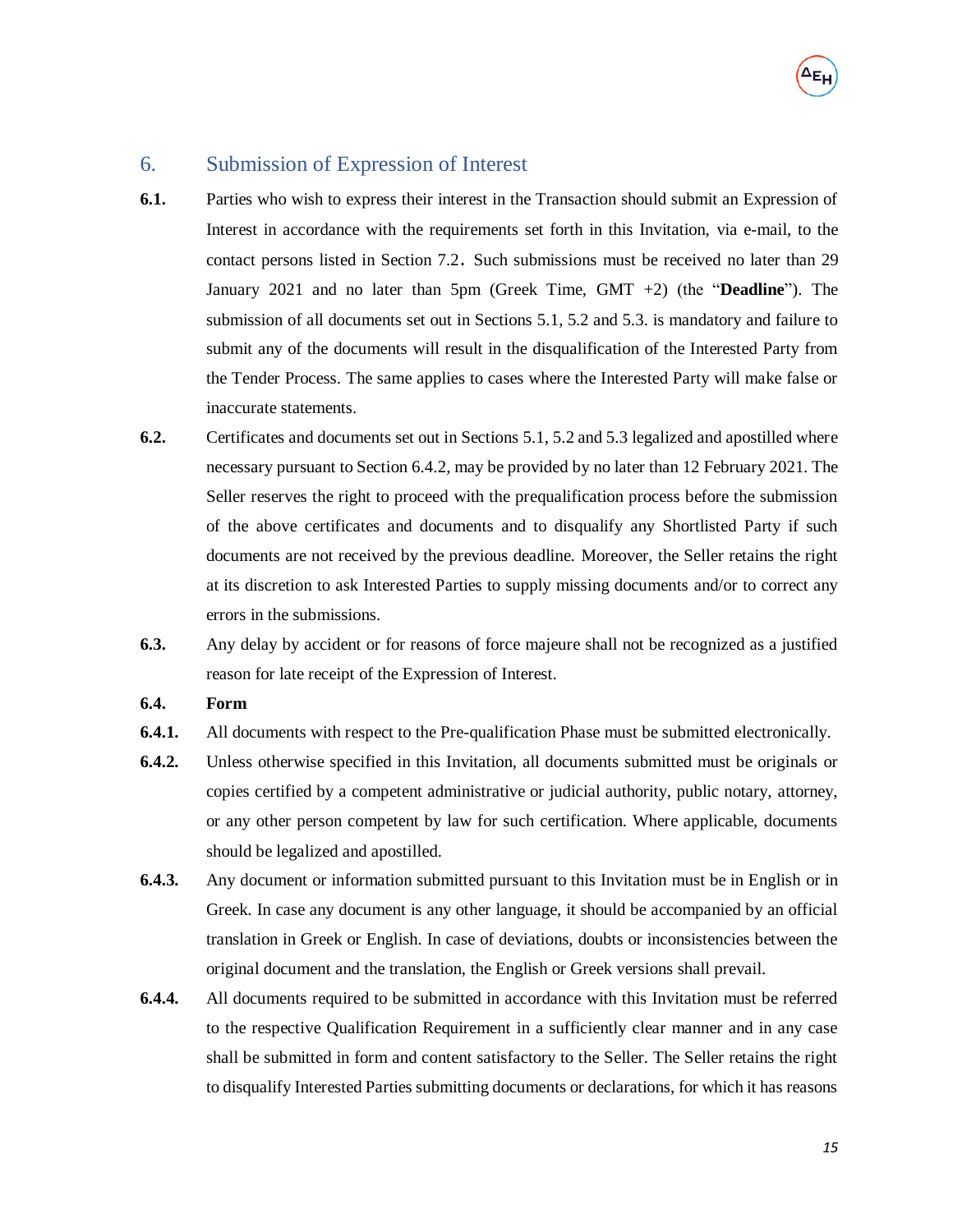to believe that are false, falsified or forged or for which, an Interested Party is unwilling or unable to provide reasonably satisfying clarifications.

**6.4.5.** Where the issuance of any document set out in Sections [5.1,](#page-11-0) [5.2](#page-13-0) and [5.3](#page-13-1) is not possible in the country of incorporation of the Interested Party, the Interested Party shall submit a Solemn Declaration (attached hereto as Annex V) stating that the issuance of such certificate is not possible, accompanied by a confirmation to this effect by a lawyer. In this declaration, the Interested Party shall also certify the facts and information that would have been certified by virtue of the non-issued document, as provided for in this Invitation.

## **6.5. Signature**

- **6.5.1.** The Letter of Expression of Interest should be signed in case the submitting Interested Party is (a) a legal entity, by the legal representative(s) or other specifically authorized representative(s), and (b) a consortium, by the legal representatives of all its members.
- **6.5.2.** The Solemn Declarations should be signed in case the submitting Interested Party is (a) a legal entity, by the legal representative and (b) a consortium, by the legal representative of each member of the consortium.
- **6.5.3.** Signatures on the Letter of Expression of Interest as well as on the Solemn Declarations must be certified by any competent judicial or administrative authority, public notary, or any other person competent by law for such certification, duly apostilled.

## **6.6. Exclusivity**

An Interested Party (as well as its Affiliates and Affiliate Supporters) may only be included in a single Expression of Interest. A member of a consortium may not participate (itself, an Affiliate thereof or its Affiliate Supporters) in any other consortium, nor may a member thereof present an individual Expression of Interest as a single Interested Party. Interested Parties that are members of the same group of companies may only be included in one and the same Expression of Interest and may only participate in one and the same consortium.

# 7. Clarification Requests

- **7.1.** Should Interested Parties have any questions regarding the Tender Process or other matters related with this Invitation, they are entitled to submit requests for clarifications in English by e-mail no later than 15 January 2021 until 17.00 hours (Greek time, GMT +2).
- **7.2.** Interested Parties cannot communicate directly with the PPC or HEDNO under any circumstances. All requests must be addressed to the financial advisers of PPC (Goldman Sachs International and Eurobank S.A.), and namely via e-mail to the following contact persons: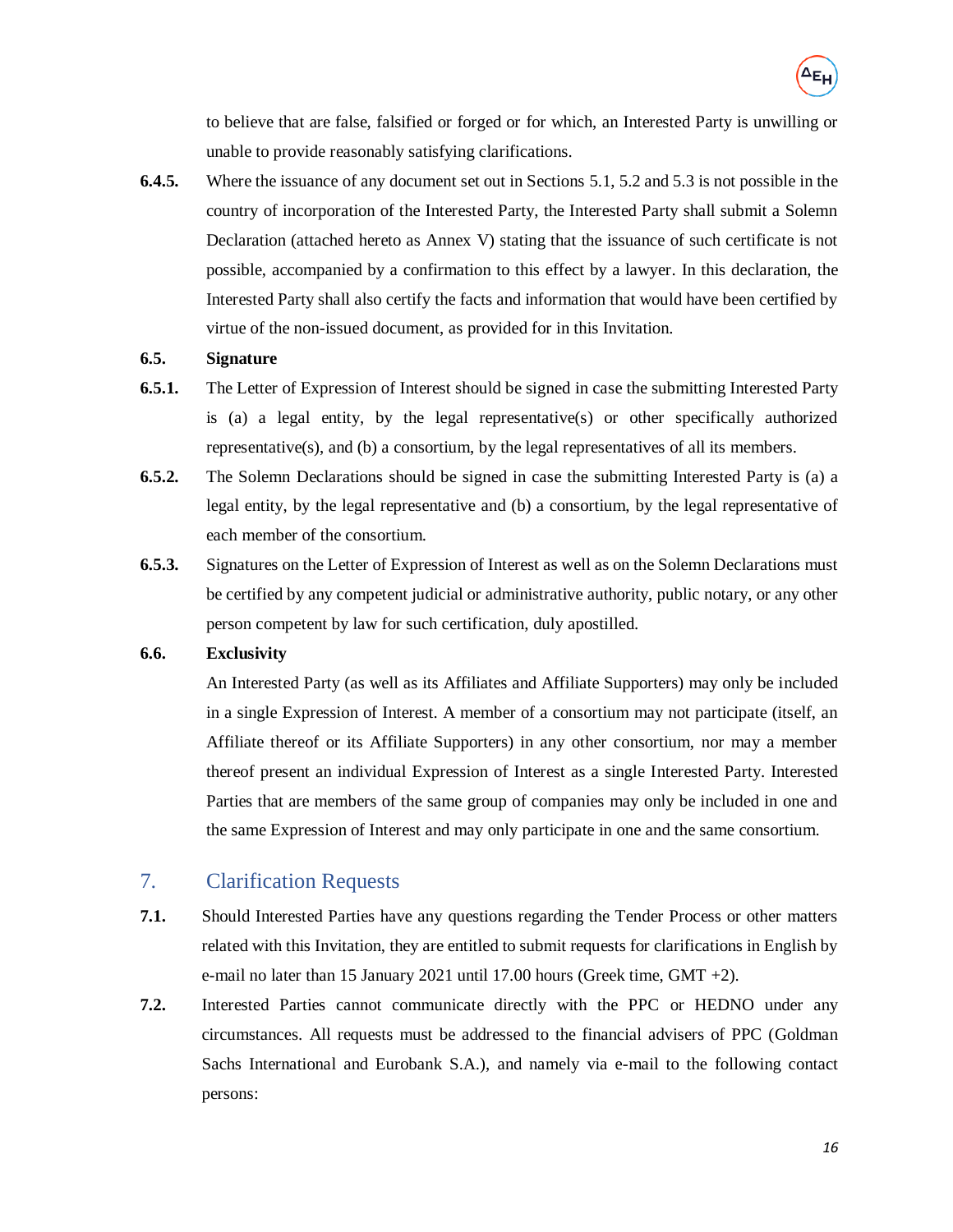| <b>Eurobank</b><br><b>Goldman Sachs International</b> |                                       |  |  |
|-------------------------------------------------------|---------------------------------------|--|--|
| <b>Olaf Nordmeyer</b>                                 | <b>Dimos Kapouniaridis</b>            |  |  |
| <b>Managing Director</b>                              | Head of Investment Banking &          |  |  |
| Head of EMEA Infrastructure                           | <b>Principal Capital Strategies</b>   |  |  |
| +44 20 7552 4821<br>Tel:                              | $+302103720068$<br>Tel:               |  |  |
| Email:<br>olaf.nordmeyer@gs.com                       | dikapouniaridis@eurobank.gr<br>Email: |  |  |
| <b>Georgios Triantafyllou</b>                         | <b>Antonis Koutsos</b>                |  |  |
| <i>Executive Director, Greece Coverage</i>            | Head of M&A                           |  |  |
| +44 20 7774 0712<br>Tel:                              | Tel:<br>$+302103720085$               |  |  |
| Email:<br>georgios.triantafyllou@gs.com               | Email:<br>akoutsos@eurobank.gr        |  |  |
| <b>Rachana Harrington</b>                             | <b>Dionissis Makripidis</b>           |  |  |
| <i>Executive Director, EMEA Infrastructure</i>        | Project Manager                       |  |  |
| $+44$ 20 7552 4094<br>Tel:                            | $+302103720065$<br>Tel:               |  |  |
| Email:<br>rachana.harrington@gs.com                   | Email:<br>dmakrypidis@eurobank.gr     |  |  |

**7.3.** The clarification requests should be submitted in English by e-mail to the persons named above. Any replies to such requests for clarifications will be posted on the website of PPC.

# <span id="page-17-0"></span>8. Personal Data Processing

- **8.1.** PPC, acting in its capacity as the data controller for the personal data provided through the Tender Process, declares that it is aware of and acts in accordance with the provisions of applicable European and national legislation related to privacy and the processing of personal data, particularly the General Data Protection Regulation (EU 679/2016), as well Greek Law Nr. 4624/2019 ("**Data Protection Law**"). PPC undertakes that the collection and processing of personal data for the purposes of the Tender Process is subject to Data Protection Law and further commits to take all appropriate technical and organizational measures for their protection, as required by the Data Protection Law.
- **8.2.** PPC shall process personal data provided in the Expression of Interest submitted by the Interested Party. The purpose of processing of any personal data in the context of the Tender Process is the evaluation of the Expression of Interest, the implementation of the Tender Process and its monitoring, the safeguarding of PPC's rights and the security and protection of any transactions in general, the fulfillment of PPC's legal obligations, the prevention of fraud against PPC, as well as informing the Interested Party with regard to the evaluation of its submitted Expression of Interest.
- **8.3.** The personal data which may be processed in this context shall include, inter alia, identification and communication data of the legal entities legal representatives/ contact persons indicated beneficial owners / shareholders, as well as personal data included in the Solemn Declaration, as further described in detail in Section [5](#page-11-1) of the present Invitation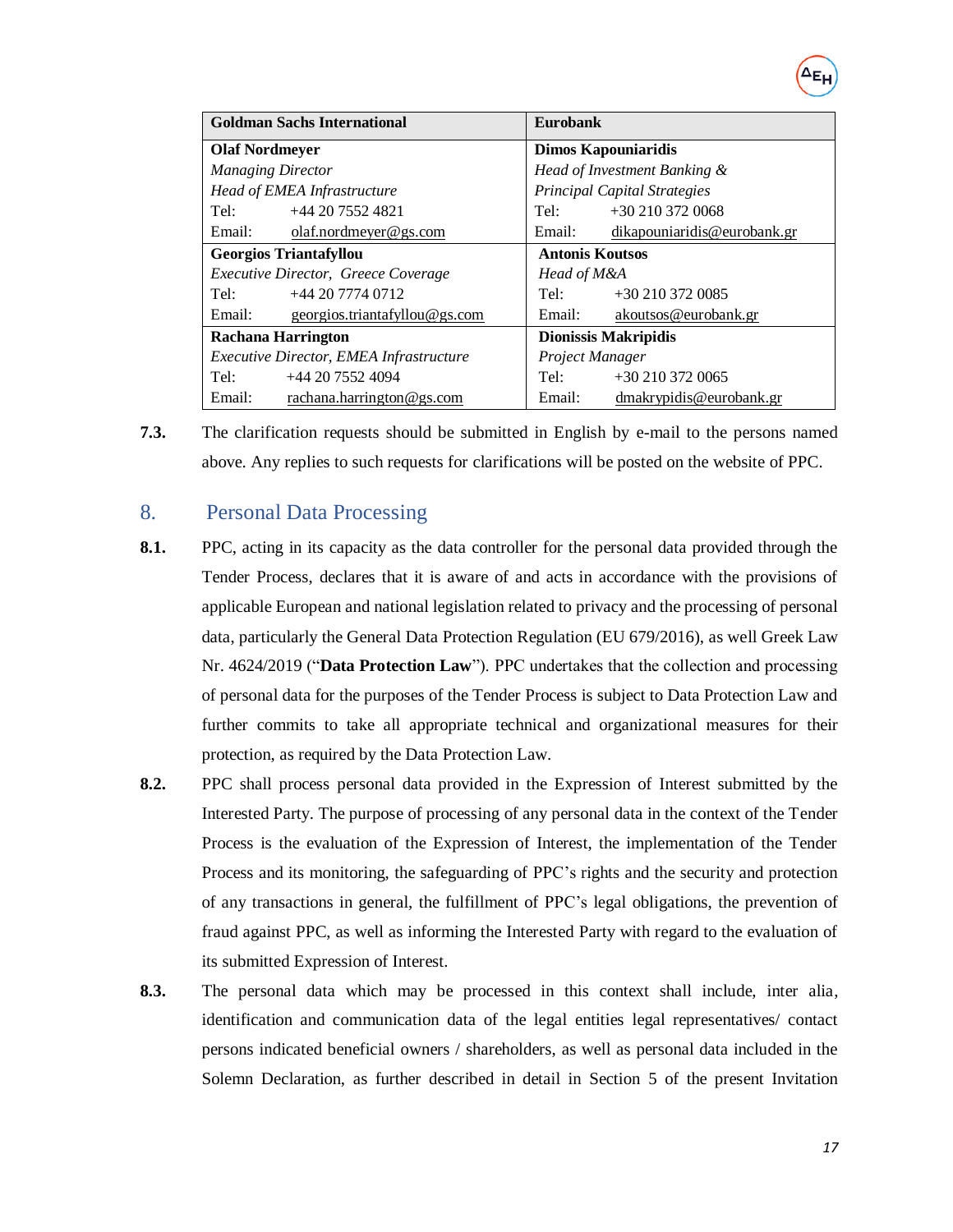("**Personal Data**"). Personal Data may also be used by PPC for informing the Interested Party regarding the assessment of the submitted Expression of Interest.

**8.4.** The recipients of the above Personal Data with whom data may be shared/disclosed to are the following:

(a) Entities to which PPC entrusts the execution of a specific mandate for PPC's account (processors), including PPC's Advisers and all the advisers to be appointed by PPC regarding the Tender Process and the Transaction. Personal Data may be shared with the service provider of the virtual data room, to the extent that such information is necessary for the Tender Process;

(b) Public bodies and judicial authorities within the framework of their powers and jurisdiction.

In any case, PPC ensures any transfer/disclosure of personal data related to this Tender Process shall be made only to third parties that provide advice to PPC on the purposes described to the present Invitation.

- **8.5.** The above personal data may be retained for a period of twenty (20) years from the termination of the Tender Process in any way. After the expiration of the above period the personal data will be safely destroyed/deleted.
- **8.6.** Pursuant to the General Data Protection Regulation (EU) 679/2016, natural persons have the rights of (a) access and information, (b) correction, (c) deletion, (d) limitation of processing, (e) opposition to the processing of their personal data, including opposition to automated decision making and profiling, (f) data portability. PPC shall take every possible measure to satisfy data subject's requests within a reasonable time and not later than one (1) month at most, which may be extended by two (2) more months at most if the request is complex or there is a large number of requests, informing the data subject of such delay within one (1) month from receipt of the request. PPC has the right to deny the request for erasure of any natural person's data, if their retention is necessary for compliance with a legal obligation, for the performance of a task carried out in the public interest, for archiving purposes in the public interest, or for the establishment, exercise or defense of legal claims or third-party claims.
	- **8.7.** For the exercise of the above mentioned rights, data subjects may contact PPC's Data Protection Officer at the following e-mail address: I.Spyropoulos@dei.com.gr. In addition, if the data subject considers that there is a breach of his rights or that PPC is not compliant to his data protection obligations under the Data Protection Law, he/she is entitled to lodge a complaint to the Data Protection Authority (hereinafter referred to as "DPA") for matters relevant to the processing of his/her personal data.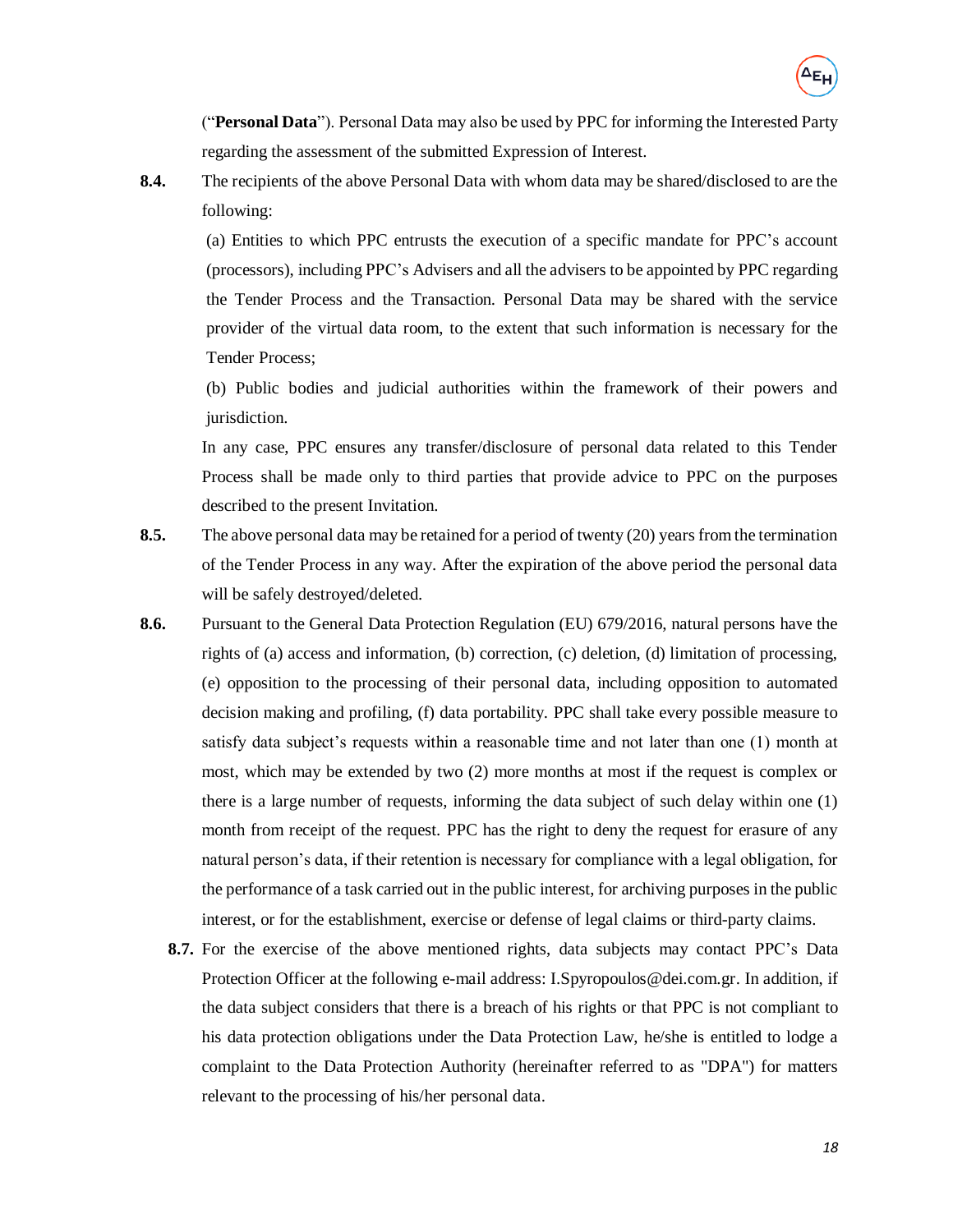- **8.8.** PPC takes every reasonable measure to ensure the confidentiality and the security of personal data which are being collected and further processed and the protection of said data from accidental or unlawful destruction, accidental loss, alteration, unauthorized disclosure, or access by anyone, as well as from any other form of unlawful processing, by adopting and implementing relevant technical and organizational measures.
- **8.9.** By submitting an Expression of Interest, the Interested Party guarantees that it has established a legal basis for the disclosure and provision of any personal data to PPC for the purposes of the Tender Process, pursuant to the Data Protection Law.

# 9. Legal Disclaimers

- **9.1.** The participation of the Interested Parties in the Tender Process means the unconditional acceptance by them of the terms and conditions of this Invitation, as well as acceptance of the processing of any personal data required according to the Invitation, as described in Section [8](#page-17-0) above. Any express or implied provision to the contrary included in an Expression of Interest shall lead to the disqualification of the relevant Interested Party and the rejection of its Expression of Interest.
- **9.2.** Unless explicitly permitted by the provisions of this Invitation, Interested Parties are not allowed to engage into any kind of communication with PPC and/or HEDNO or any of the directors, officers, employees, professional advisers, and agents thereof in relation to the Tender Process and the Transaction.
- **9.3.** PPC or PPC's Advisers, may at any time require from the Interested Parties clarifications and/or supplemental information or documents at its discretion. In exercising this right, the Seller may, inter alia, at any stage of the Tender Process and at its discretion, request from any Interested Party/Shortlisted Party, and such Interested Party/Shortlisted shall promptly comply with such request, to provide any information relating to its actual ownership (or to the ownership of any of its members, as the case may be), up to its ultimate beneficial owners.
- **9.4.** Whilst the information contained in this Invitation has been prepared in good faith, it may not be comprehensive and has not been verified independently by the Seller and the Seller's advisers.
- **9.5.** Interested Parties should independently assess the legal framework applicable to the Tender Process, the Transaction, and the electricity distribution network sector (including, inter alia, production, supply, distribution and transmission of electricity). Interested Parties should also be aware that such legal framework might change. Any description or analysis in this Invitation of applicable legal provisions is for information purposes only.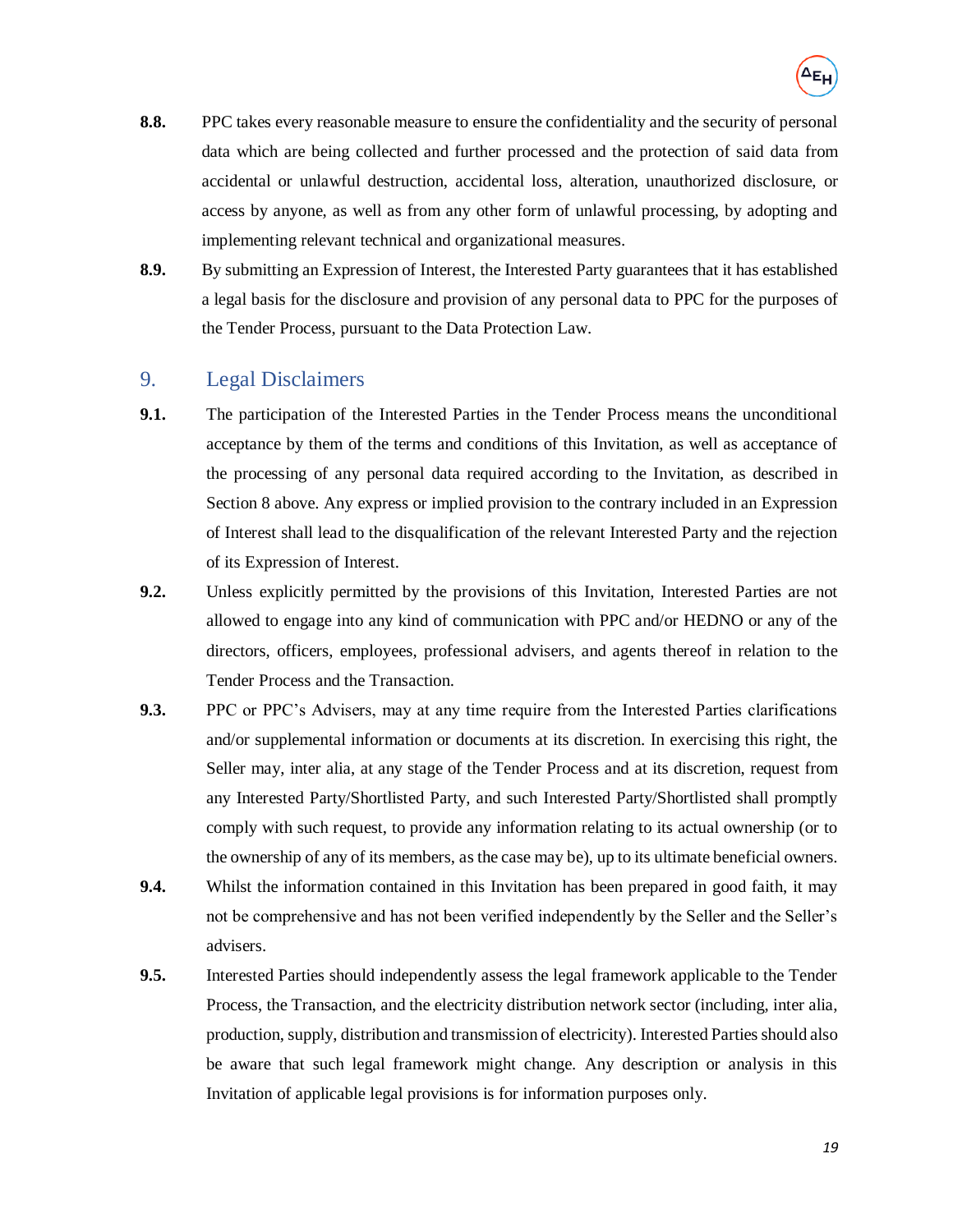- **9.6.** The Seller and the Seller's advisers undertake no obligation to provide Interested Parties with any additional information or to update any information or document provided or to correct any inaccuracies therein which may become apparent.
- **9.7.** No representation, warranty or undertaking, expressed or implied is or will be made by the Seller, or the Seller's advisers, or any agents, servants, officers or affiliates of the Seller and the Seller's advisers, in relation to the accuracy, adequacy or completeness of this Invitation or any other document or information provided by the Seller or the Seller's advisers as well as by HEDNO or its advisers.
- **9.8.** No responsibility or liability is or will be accepted by the Seller or the Seller's advisers, and any agents, servants, officers or affiliates of the Seller and the Seller's advisers in respect of any error or misstatement in, or omission from, this Invitation or any other document or information provided by the Seller or the Seller's advisers or HEDNO or its advisers.
- **9.9.** No information contained in this Invitation, or any other document or information provided by the Seller or the Seller's advisers as well as HEDNO or its advisers, forms the basis for any warranty, representation, or term of any contract by the Seller or any of the Seller's advisers, with any third party.
- **9.10.** No person acquires any right or claim for compensation or other remedy from this Invitation or from their participation in the Tender Process, against the Seller and the Seller's advisers for any reason or cause.
- **9.11.** All Expressions of Interest, responses, proposals, and submissions relating to this Invitation and the Tender Process, and in general the participation in the Tender Process and any action related thereto, are made at the exclusive risk and costs of the Interested Parties.
- **9.12.** This Invitation has been prepared by PPC and is being directed only at persons to whom it may be lawfully communicated under applicable law. It does not constitute any offering, and, to the extent permitted by the law, the Seller and the Seller's advisers accept no liability in relation to it.
- **9.13.** This Invitation is not intended to form the basis of any investment decision or investment recommendation made by the Seller or the Seller's advisers and does not constitute the giving of investment advice by the Seller or the Seller's advisers. Each person to whom this Invitation is made available must make its own independent assessment of this Invitation, the Tender Process, and the Transaction after making such investigation and taking such professional advice, as they deem necessary.
- <span id="page-20-0"></span>**9.14.** The issuance of this document in no way commits PPC to proceed with the Tender Process or the Transaction pursuant to the Tender Process or at all. The Seller reserves the right to amend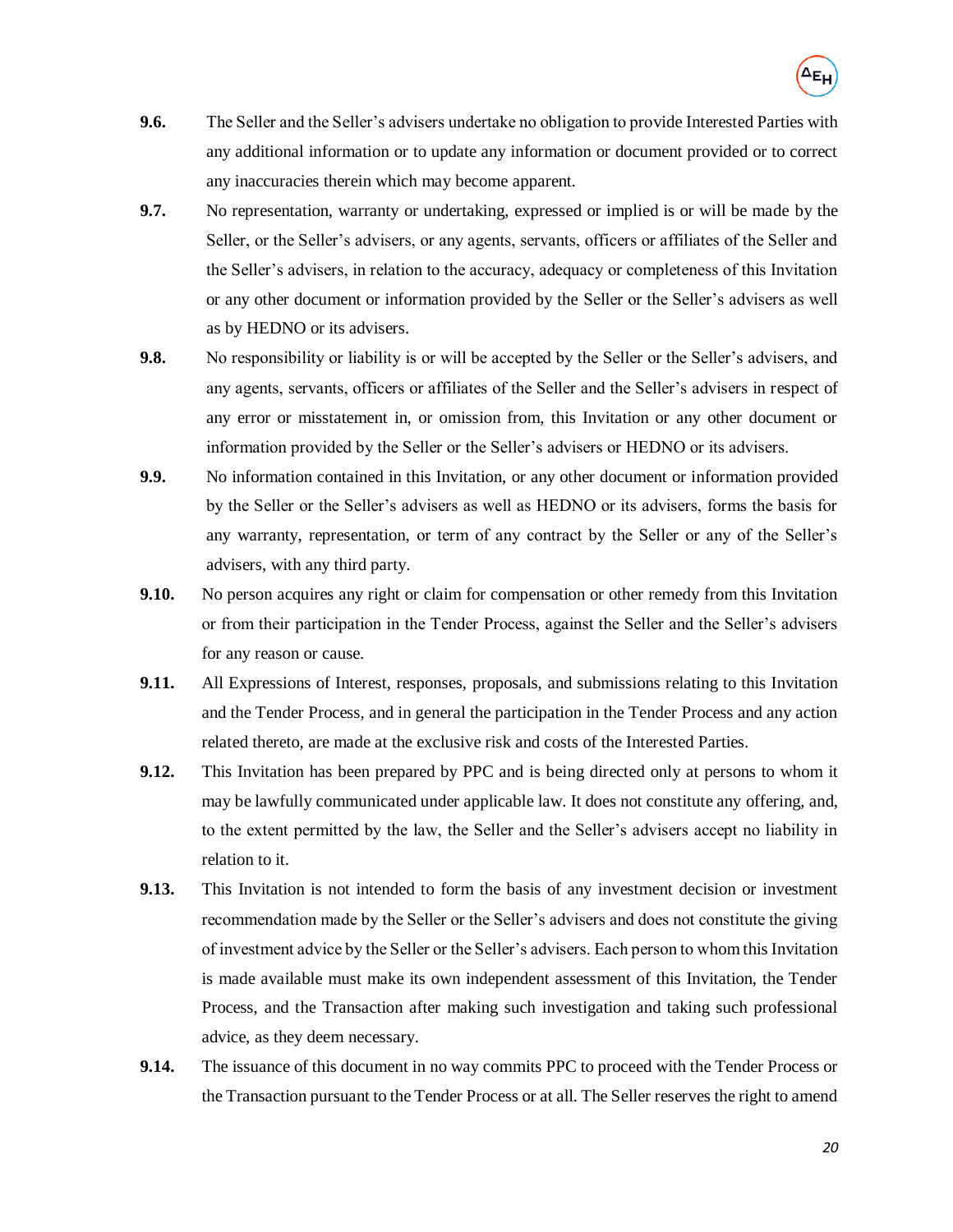any of the terms of, postpone, suspend, cancel, or terminate the Tender Process without prior notice at no cost to the Seller, to reject any or all of the Expressions of Interest and to terminate discussions with any or all Interested Parties or Shortlisted Parties, at any time and at its absolute discretion.

- **9.15.** For the purposes of the Tender Process, PPC's Advisers are acting exclusively as the advisers to the Seller and will not be responsible to anyone other than PPC, for work carried out by them in connection with the Tender Process and the Transaction. Neither PPC, nor any of its advisers, shall be liable for any costs or expenses incurred by any Interested Party or other recipient of this document in connection with the Tender Process.
- **9.16.** If required by law, regulation or order of a court or regulatory body or other governmental authority, the Seller and/or the Seller's advisers may be required to disclose certain information and/or documents relating to the Expressions of Interest or the Interested Parties in general. Furthermore, the Seller and/or the Seller's advisers may be obliged to disclose information they hold in relation to the Expressions of Interest received in response to requests for information, subject to any relevant exemptions.
- **9.17.** This Invitation and the Tender Process in general is governed by the laws of Greece. For any dispute arising out of or in connection with this Invitation and the Tender Process, in general, the Courts of Athens, Greece shall have exclusive jurisdiction.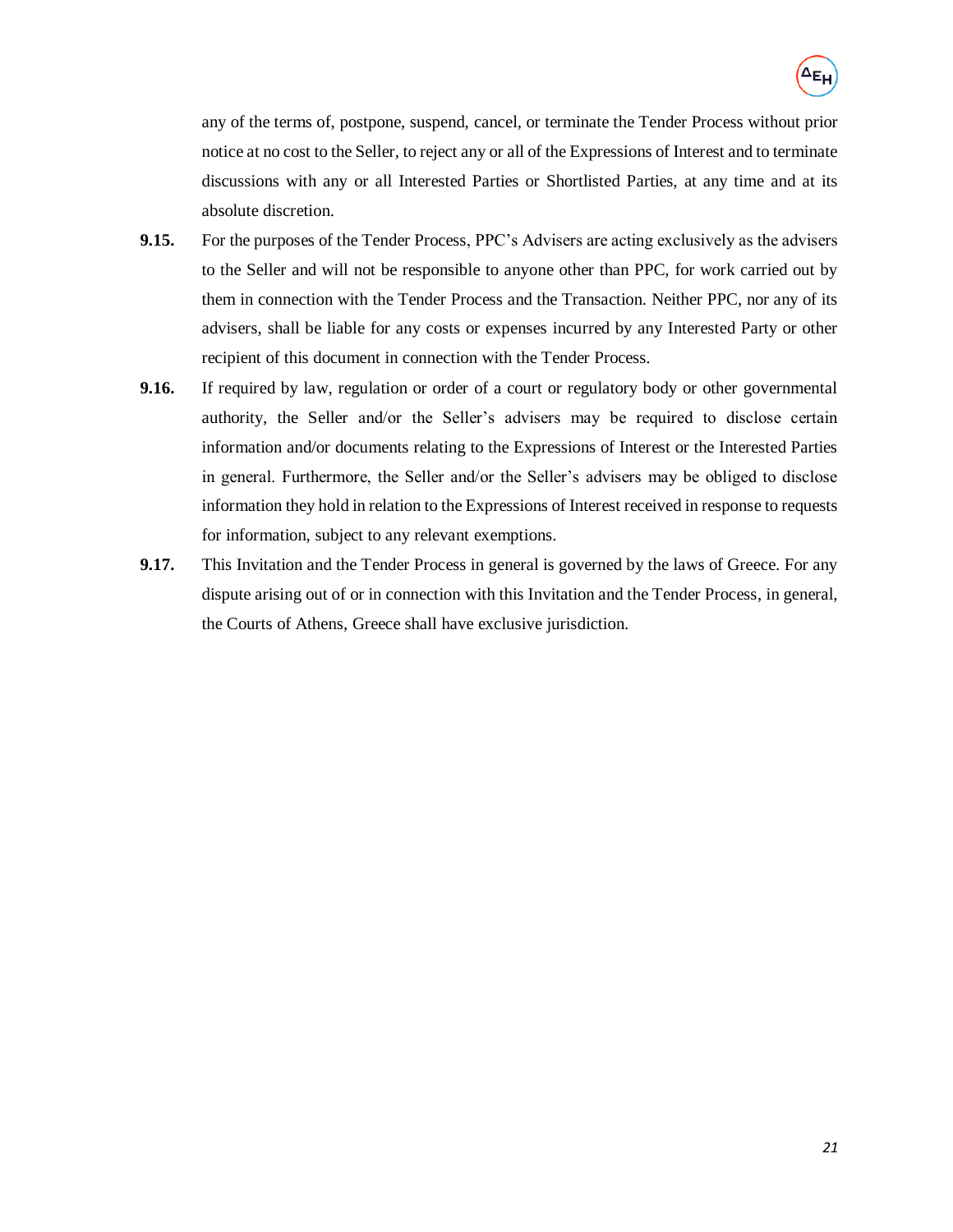### **ANNEX I – SOLEMN DECLARATION**

### SOLEMN DECLARATION

### **To: Public Power Corporation S.A. ("PPC")**

I (we), the undersigned  $\lceil \bullet \rceil$  (full name), acting as legal representative(s) of the legal entity under the name  $\lceil \bullet \rceil$ , established under the laws of [●], with company registration number [●] and registered office at [●] (countrytown-street-postal code), with company tax registration number [●], hereby declare in connection with the submission of an Expression of Interest by [●] (name of the Interested Party) in the tender process for the acquisition of shares corresponding to 49% of the share capital of HEDNO, pursuant to the relevant invitation issued by PPC on [●] (the "Invitation"), that:

1. The Interested Party fully complies with all Legal Requirements;

2. The Interested Party acts as principal and not as agent;

3. The Interested Party unconditionally accepts the terms and conditions of the Invitation;

4. There are no matters which restrict the Interested Party from submitting the Expression of Interest; and

5. The Interested Party's [board of directors, investment committee or any other body with equivalent decisionmaking authority / PLEASE FILL IN ACCORDINGLY] has consented to the Interested Party's response to the present Invitation; and

6. The Interested Party participates in the Tender Process at its sole risk and expense and the participation as such or dismissal of the Expression of Interest does not, in either case, establish any right for compensation from the Seller or the Seller's advisers.

7. I (we) have been informed on the processing of personal data included in the Solemn Declaration and hereby declare my unreserved acceptance on the processing of my personal data for all the purposes referred to in this Solemn Declaration and the Expression of Interest of the Interested Party.

8. All information, declarations, and any supporting documentation, which have been submitted with the Letter of Expression of Interest as well as the Letter of Expression of Interest are true and accurate.

Unless otherwise specified herein, all capitalized terms have the meaning attributed to them in the Invitation.

[Place & Date]

**The declarant**

[Signature]

[Authentication of the signature]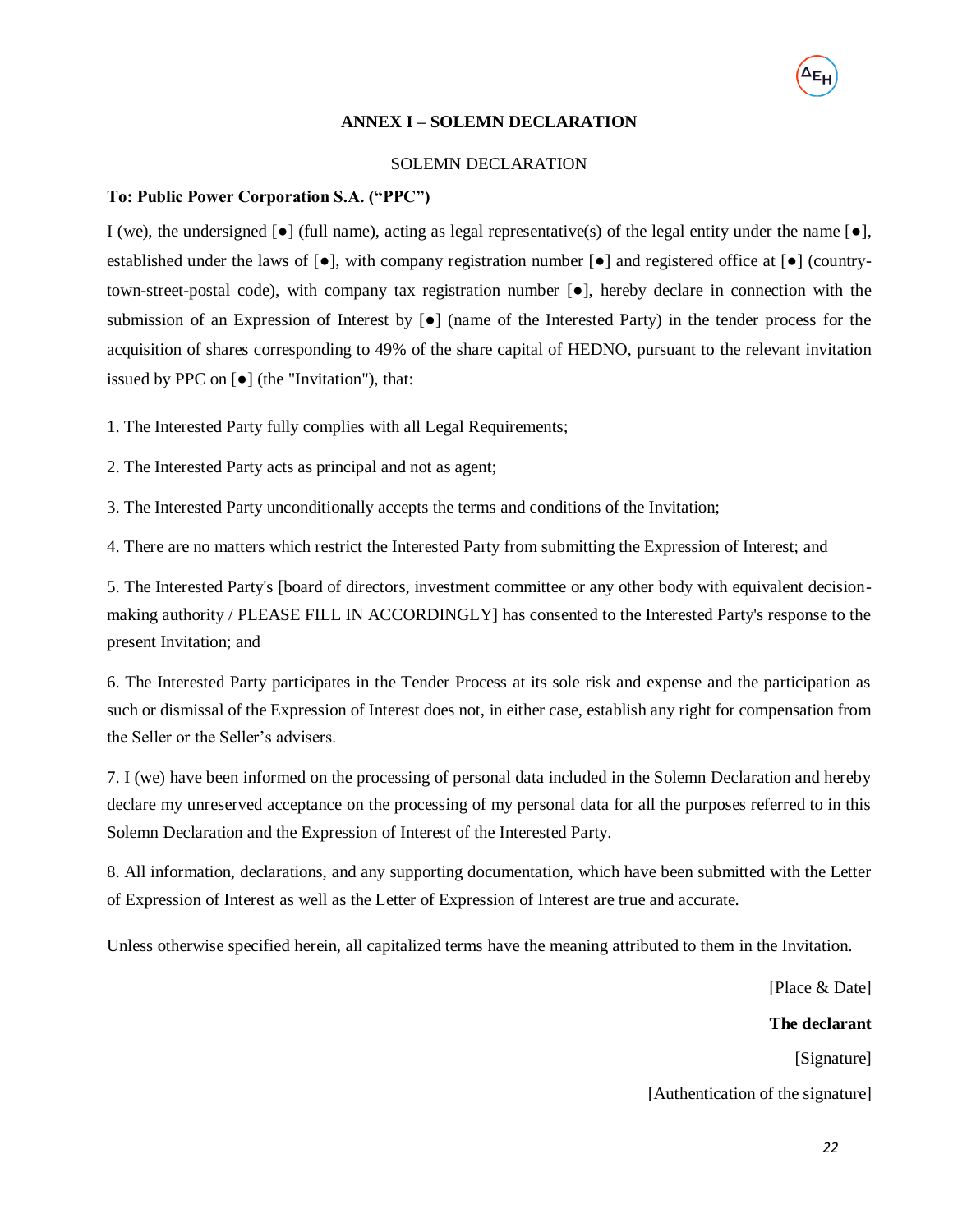#### **ANNEX II – SOLEMN DECLARATION**

#### SOLEMN DECLARATION

### **To: Public Power Corporation S.A. ("PPC")**

[I (we), the undersigned, acting as legal representative(s) of the legal entity under the [corporate name]/[partnership name]  $\lceil \bullet \rceil$ , established under the laws of  $\lceil \bullet \rceil$ , [with company registration number  $\lceil \bullet \rceil$ ] and registered offices at  $[\bullet]$  (country - town - street - postal code), with  $[\bullet]$  (country) tax registration number [•]hereby declare in connection with the submission by the above [company][Consortium] of an Expression of Interest for the acquisition of a 49% shareholding in HEDNO pursuant to the relevant Invitation issued by PPC on [●], that [●] (name of Interested Party) satisfies the Financial Requirements in Section 4.4 of the Invitation as follows: $]$ <sup>1</sup>

| Registered name of the legal<br>entity/consortium party | Average (consolidated if applicable)<br>shareholder's equity on its annual financial<br>statements for the last three $(3)$ financial years <sup>2</sup><br>$(\epsilon)$ | Committed, un-disbursed<br>and uninvested funds <sup>3</sup> ( $\epsilon$ ) |
|---------------------------------------------------------|--------------------------------------------------------------------------------------------------------------------------------------------------------------------------|-----------------------------------------------------------------------------|
|                                                         |                                                                                                                                                                          |                                                                             |

#### **INTERESTED PARTY'S FINANCIAL DATA**

[I (we), the undersigned, acting as legal representative(s) of the legal entity under the [corporate name]/[partnership name] [●], established under the laws of [●], [with company registration number [●]] and registered offices at  $[\bullet]$  (country - town - street - postal code), with  $[\bullet]$  (country) tax registration number [●]being a consortium member of [●](name of the Consortium) holding [●]% of the Consortium, hereby declare in connection with the submission by the above [company][Consortium] of an Expression of Interest for the acquisition of a 49% shareholding in HEDNO pursuant to the relevant Invitation issued by PPC on  $\lceil \bullet \rceil$ , that  $\lceil \bullet \rceil$  (name of Interested Party) satisfies the Financial Requirements in Section 4.4 of the Invitation as follows: $]^{4}$ 

 $\overline{\phantom{a}}$ 

<sup>&</sup>lt;sup>1</sup> In case of legal entities

<sup>2</sup> Applicable for legal entities

<sup>&</sup>lt;sup>3</sup> Applicable for funds/private equity firms

<sup>4</sup> In case of consortium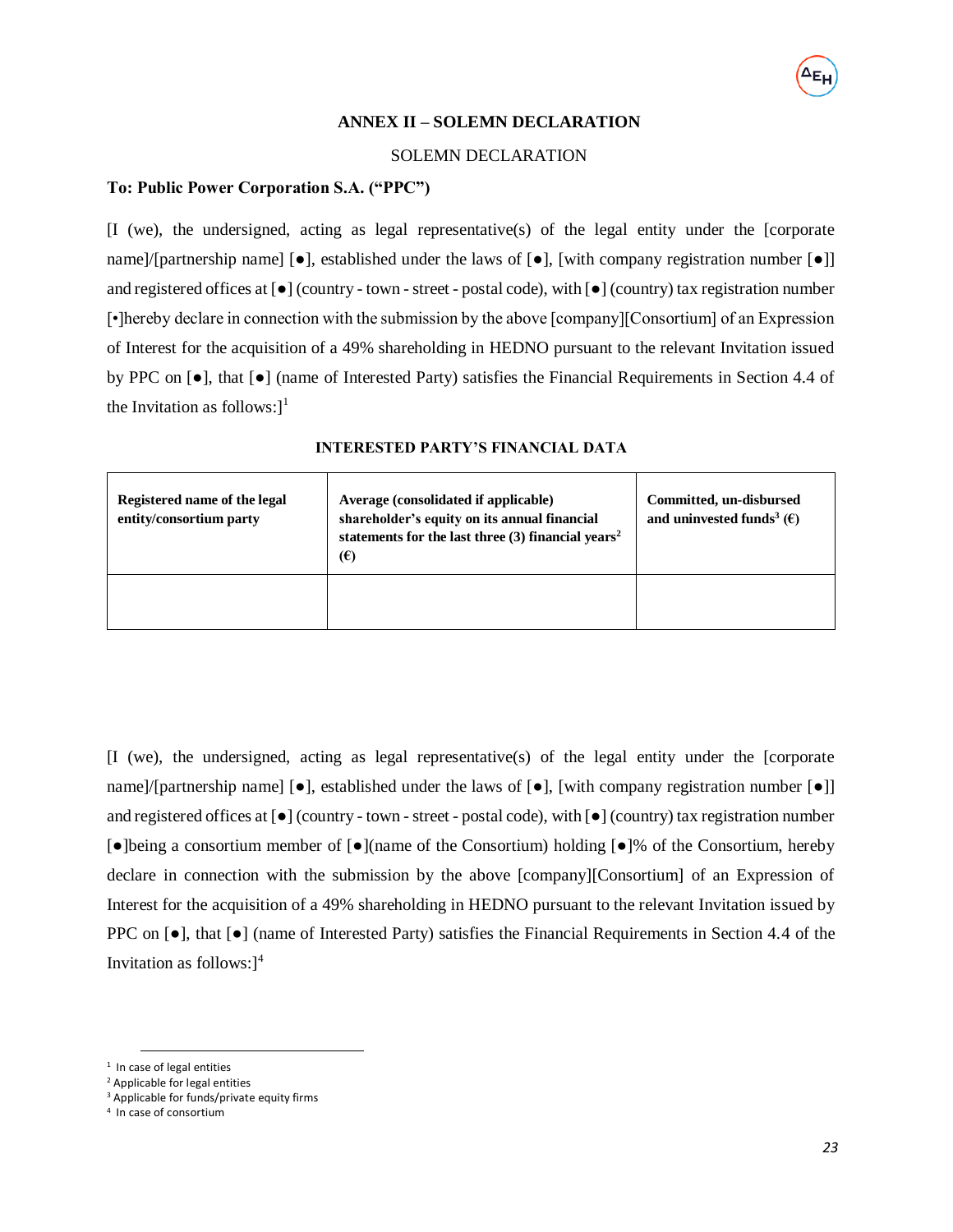# **CONSORTIUM'S FINANCIAL DATA**

|                   | <b>Consortium's member</b><br>average (consolidated if<br>applicable)<br>shareholder's equity on<br>its annual financial<br>statements for the last<br>three (3) financial<br>years <sup>1</sup> ( $\epsilon$ ) | Consortium's<br>member committed,<br>un-disbursed and<br>uninvested funds <sup>2</sup><br>(E) | Consortium's<br>member stake in<br>Consortium<br>expressed as a<br>decimal | <b>Weighted Consortium's</b><br>member average<br>shareholder equity /<br>committed, un-<br>disbursed and<br>uninvested funds |
|-------------------|-----------------------------------------------------------------------------------------------------------------------------------------------------------------------------------------------------------------|-----------------------------------------------------------------------------------------------|----------------------------------------------------------------------------|-------------------------------------------------------------------------------------------------------------------------------|
| Name of           |                                                                                                                                                                                                                 |                                                                                               |                                                                            |                                                                                                                               |
| <b>Consortium</b> |                                                                                                                                                                                                                 |                                                                                               |                                                                            |                                                                                                                               |
| member            |                                                                                                                                                                                                                 |                                                                                               |                                                                            |                                                                                                                               |
| Name of           |                                                                                                                                                                                                                 |                                                                                               |                                                                            |                                                                                                                               |
| Consortium        |                                                                                                                                                                                                                 |                                                                                               |                                                                            |                                                                                                                               |
| member            |                                                                                                                                                                                                                 |                                                                                               |                                                                            |                                                                                                                               |
| Name of           |                                                                                                                                                                                                                 |                                                                                               |                                                                            |                                                                                                                               |
| Consortium        |                                                                                                                                                                                                                 |                                                                                               |                                                                            |                                                                                                                               |
| member            |                                                                                                                                                                                                                 |                                                                                               |                                                                            |                                                                                                                               |
| Name of           |                                                                                                                                                                                                                 |                                                                                               |                                                                            |                                                                                                                               |
| Consortium        |                                                                                                                                                                                                                 |                                                                                               |                                                                            |                                                                                                                               |
| member            |                                                                                                                                                                                                                 |                                                                                               |                                                                            |                                                                                                                               |
|                   |                                                                                                                                                                                                                 |                                                                                               | <b>TOTAL</b>                                                               |                                                                                                                               |

Unless otherwise specified herein, all capitalized terms have the meaning attributed to them in the Invitation.

[Place & Date]

ΔEι

**The declarant**

[Signature]

[Authentication of the signature]

 $\overline{a}$ 

<sup>&</sup>lt;sup>1</sup> Applicable for legal entities.

<sup>&</sup>lt;sup>2</sup> Applicable for funds/private equity firms.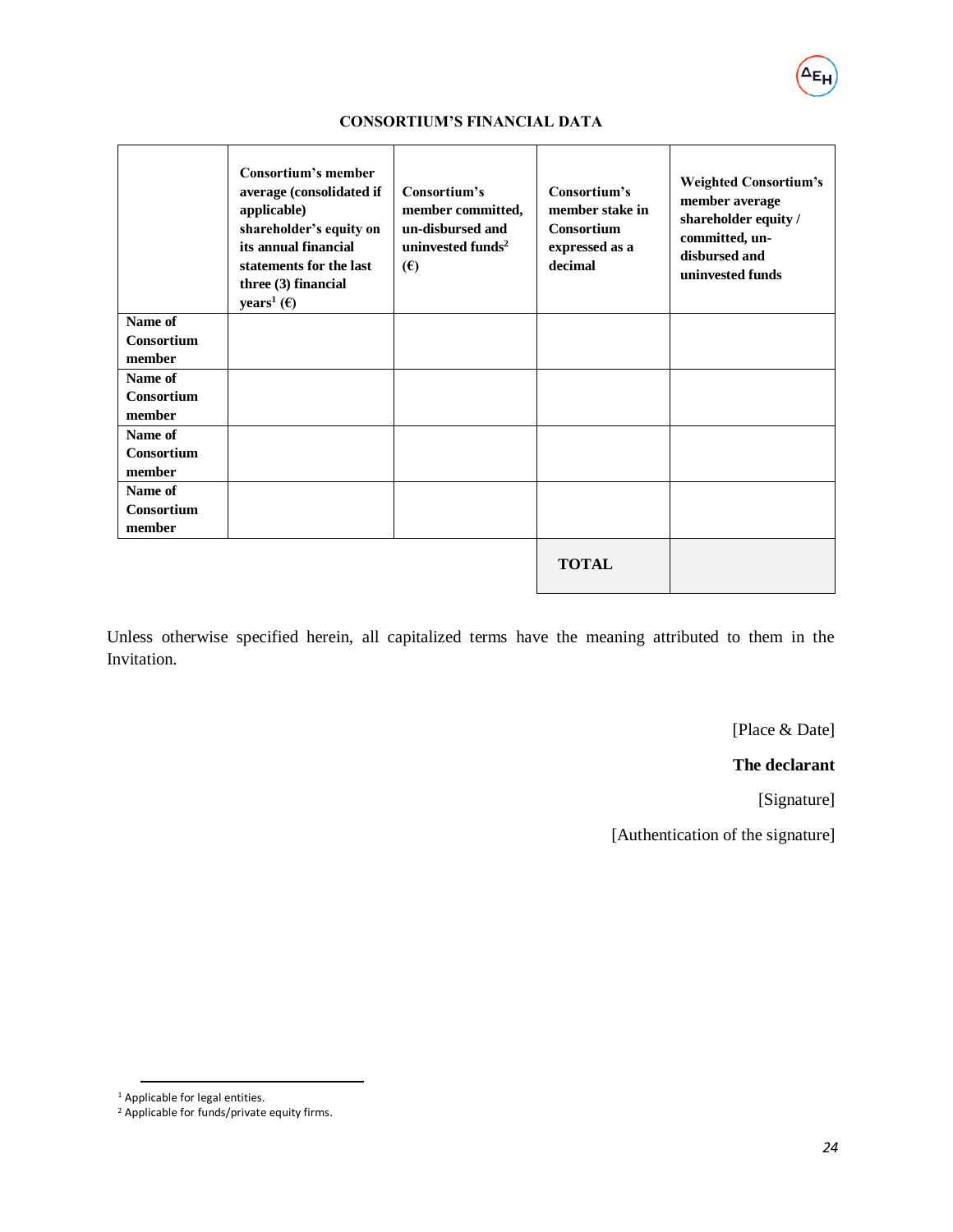#### **ANNEX III – SOLEMN DECLARATION**

### **SOLEMN DELCARATION**

### **To: Public Power Corporation S.A. ("PPC")**

I (we), the undersigned  $[\bullet]$  (full name), acting as legal representative(s) of the legal entity under the name [●], established under the laws of [●], with company registration number [●] and registered office at [●] (country-town-street-postal code), with company tax registration number [●], hereby declare in connection with the submission of an Expression of Interest by  $\lceil \bullet \rceil$  (name of the Interested Party) in the tender process for the acquisition of shares corresponding to 49% of the share capital of HEDNO, pursuant to the relevant invitation issued by PPC on [●] (the "Invitation"), that:

(i) the [company]  $\lceil \bullet \rceil$ , which I (we) represent, is an affiliate of  $\lceil \bullet \rceil$  (name of the Interested Party or the Consortium Member as the case may be) and shall unconditionally place all necessary financial resources at the disposal of [●] (name of the Interested Party or the Consortium Member as the case may be) for as long after the Transaction as may be required by the Transaction SPA (as defined in the Invitation) and/or other documents that the [●] (name of the Interested Party or the Consortium Member as the case may be) will sign in the context of the Transaction;

(ii) the  $[company] \, \Theta$ , which I (we) represent, shall incur liability towards PPC in case the conditions stipulated hereabove are not met.

> [Place & Date] **The declarant** [Signature] [Authentication of the signature]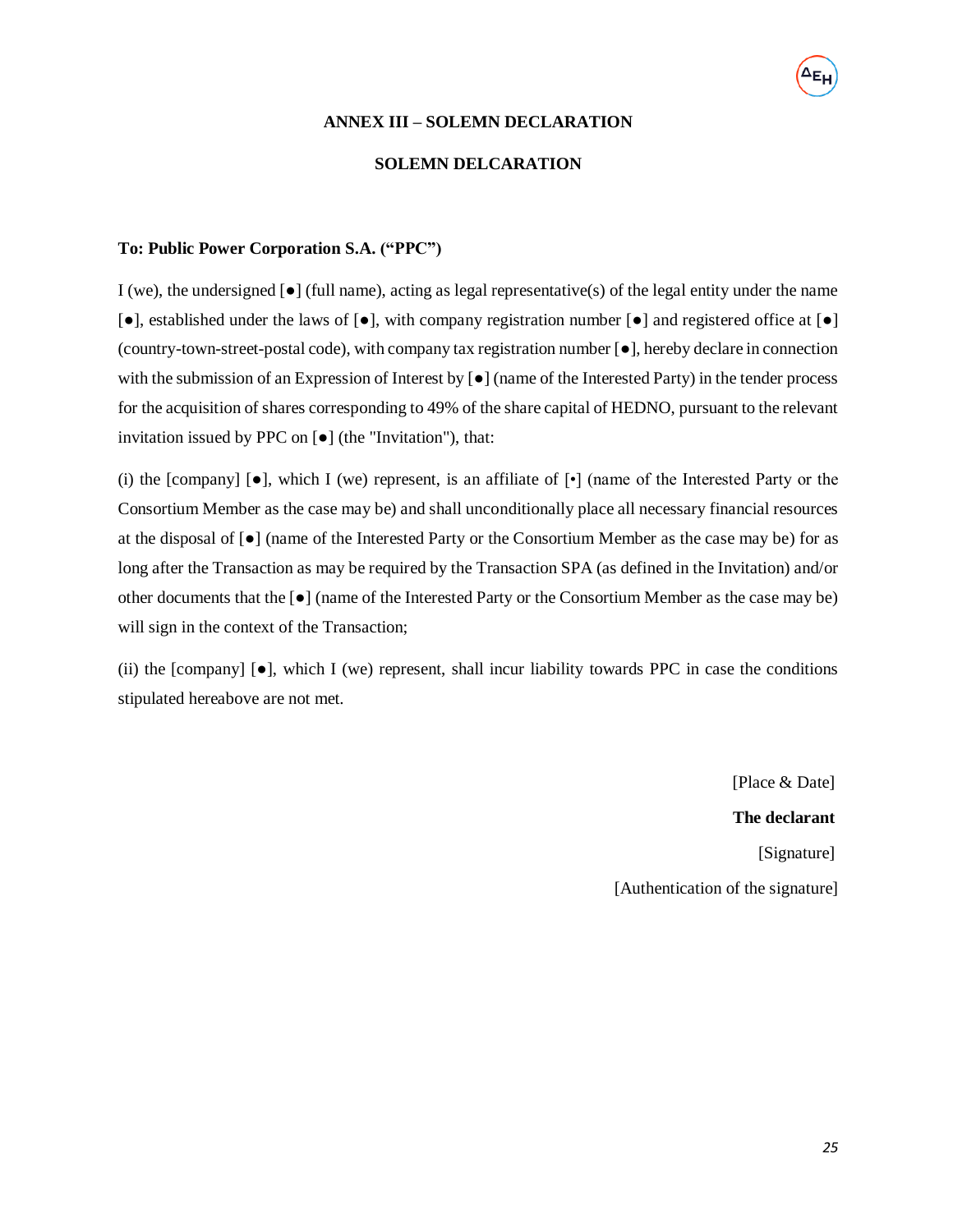#### **ANNEX IV – SOLEMN DECLARATION**

#### **SOLEMN DECLARATION**

### **To: Public Power Corporation S.A. ("PPC")**

I (we), the undersigned  $\lceil \bullet \rceil$  (full name), acting as legal representative(s) of the legal entity under the name [●], established under the laws of [●], with company registration number [●] and registered office at [●] (country-town-street-postal code), with company tax registration number [●], hereby declare in connection with the submission of an Expression of Interest by [•] (name of the Interested Party) in the tender process for the acquisition of shares corresponding to 49% of the share capital of HEDNO, pursuant to the relevant invitation issued by PPC, on [●] (the "Invitation"), that:

a) The Interested Party as well as its legal representative and the executive members of its Board of Directors have not been convicted by virtue of a court decision bearing power of res judicata in any country, of criminal offences related to their professional conduct, including (but not limited to) embezzlement, misappropriation, fraud, extortion, forgery, perjury, false oath, fraudulent bankruptcy, horizontal cartel agreement, participation in a criminal organization, as defined in Article 2 of Council Framework Decision 2008/841/JHA of 24 October 2008 on the fight against organized crime (OJ L 300, 11.11.2008, p.42), corruption, as defined in Article 3 of the Convention on the fight against corruption involving officials of the European Communities or officials of Member States of the European Union (OJ C 195, 25.06.1997, p. 1) and Article 2(1) of Council Framework Decision 2003/568/JHA of 22 July 2003 on combating corruption in the private sector (OJ L 192, 31.07.2003, p.54-56), as well as corruption as defined in Greek law and/or the law of the country in which the Interested Party is established, fraud within the meaning of Article 3 of the Directive (EU) 2017/1371 of the European Parliament and of the Council of 5 July 2017 on the fight against fraud to the Union's financial interests by means of criminal law (OJ L 198, 28.7.2017, p. 34–35), which was transposed into Greek law by virtue of law 4689/2020 (Government Gazette A' 148/31-7-2020), terrorist offences or offences linked to terrorist activities, as defined in Articles 3 and 5-12 of Directive (EU) 2017/541 of the European Parliament and of the Council of 15 March 2017 on combating terrorism and replacing Council Framework Decision 2002/475/JHA and amending Council Decision 2005/671/JHA (OJ L 88, 31.3.2017, p. 6–21) respectively or aiding and abetting, inciting and attempting to commit an offence, as referred to in Article 14 thereof, money laundering or terrorist financing, as defined in Article 1 par. 3 of Directive 2015/849 of the European Parliament and of the Council of 20 May 2015 on the prevention of the use of the financial system for the purpose of money laundering and terrorist financing, amending Regulation (EU) No 648/2012 of the European Parliament and of the Council, and repealing Directive 2005/60/EC of the European Parliament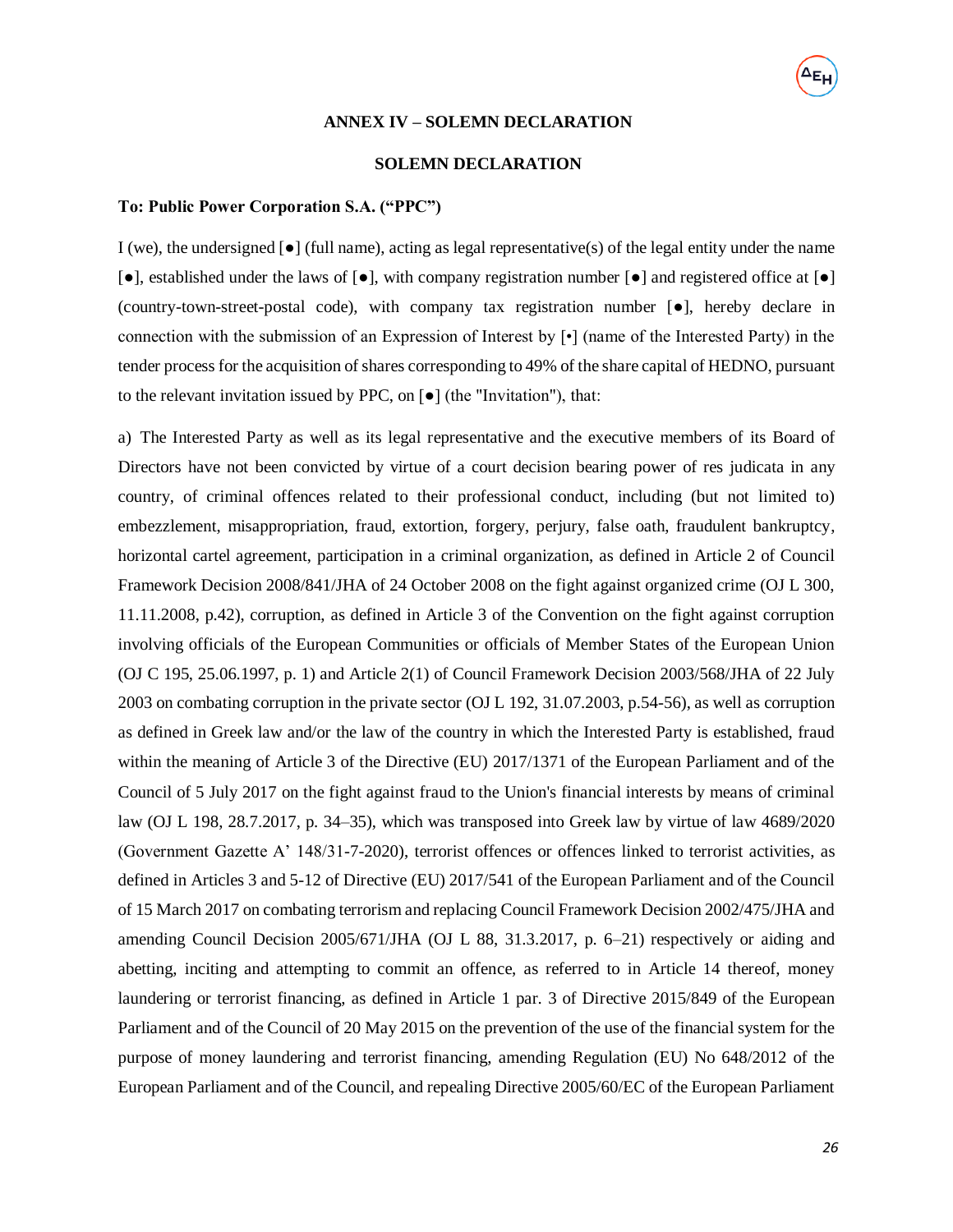and of the Council and Commission Directive 2006/70/EC (OJ L 141, 5.6.2015, p. 73–117), as amended and in force, which was transposed in Greek law by Law 4557/2018, as in force).

b) The Interested Party is not bankrupt, in liquidation, in compulsory receivership and it has not proceeded to bankruptcy settlement or to any other agreement with its creditors, or to cessation of services and no proceedings have been instigated against it for bankruptcy, liquidation, compulsory receivership, bankruptcy settlement, agreement with its creditors or for any other insolvency process pursuant to relevant national laws and regulations. The Interested Party has not been excluded [within the last five years] from participating in public tender procedures in Greece or in any other country by virtue of a final decision of any public or judicial authority, it has fulfilled its obligations as regards payment of taxes and/or social security contributions in accordance with the laws of the country (or countries) where the Interested Party is established and in accordance with the laws of Greece.

[Place & Date]

# **The declarant**

[Signature]

[Authentication of the signature]